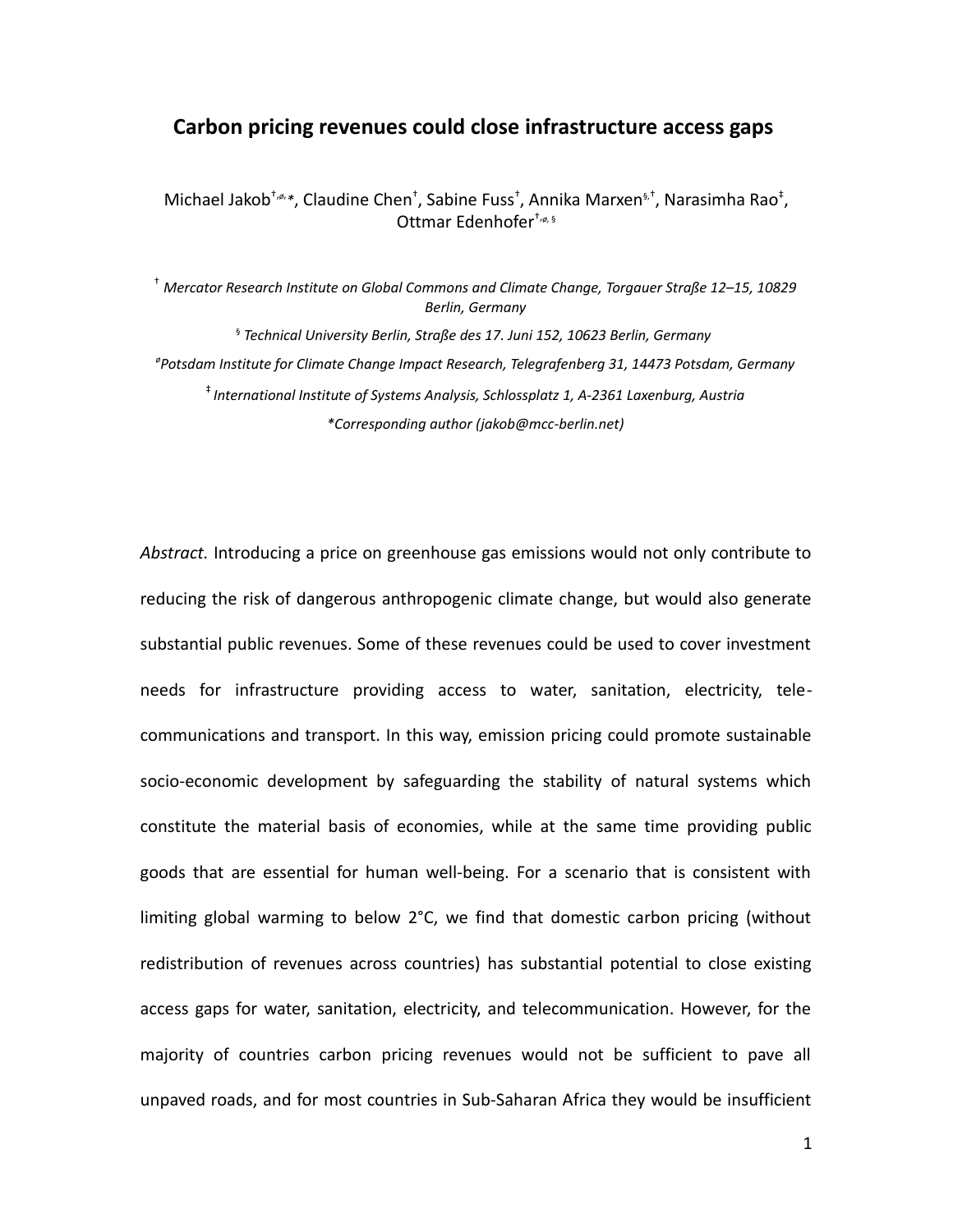to provide universal access to all types of infrastructure except water. If some fraction of the global revenues of carbon pricing is redistributed, e.g. via the Green Climate Fund, more ambitious infrastructure access goals could be achieved in developing countries. Our paper also bears relevance for the design of climate finance mechanisms, as it suggests that supporting carbon pricing policies instead of project based finance might not only permit cost-efficient emission reductions, but also leverage public revenues to promote human development goals.

**Keywords:** Carbon pricing, infrastructure, economic development

### **1. Introduction**

Recent research has furthered our understanding of the dangers of continued global warming (IPCC 2014a). A projected increase of the global mean temperature of 4°C or more in 2100 would entail potentially serious consequences for sea-level rise, water availability, agricultural productivity, and human health, in particular in developing countries (World Bank 2012). In order to prevent these impacts, considerable reductions of greenhouse gas (GHG) emission will be required, not only in industrialized, but also in developing economies (Jakob and Steckel 2014). The Kyoto Protocol included internationally binding commitments to reduce emissions for industrialized (Annex-I) countries, whereas developing and emerging (non-Annex-I) countries participated in a voluntary way under the principle of 'common but differentiated responsibilities'. With the Durban Agreement, states have agreed that a future climate treaty should entail efforts from all parties (UNFCCC 2011). All countries are requested to declare their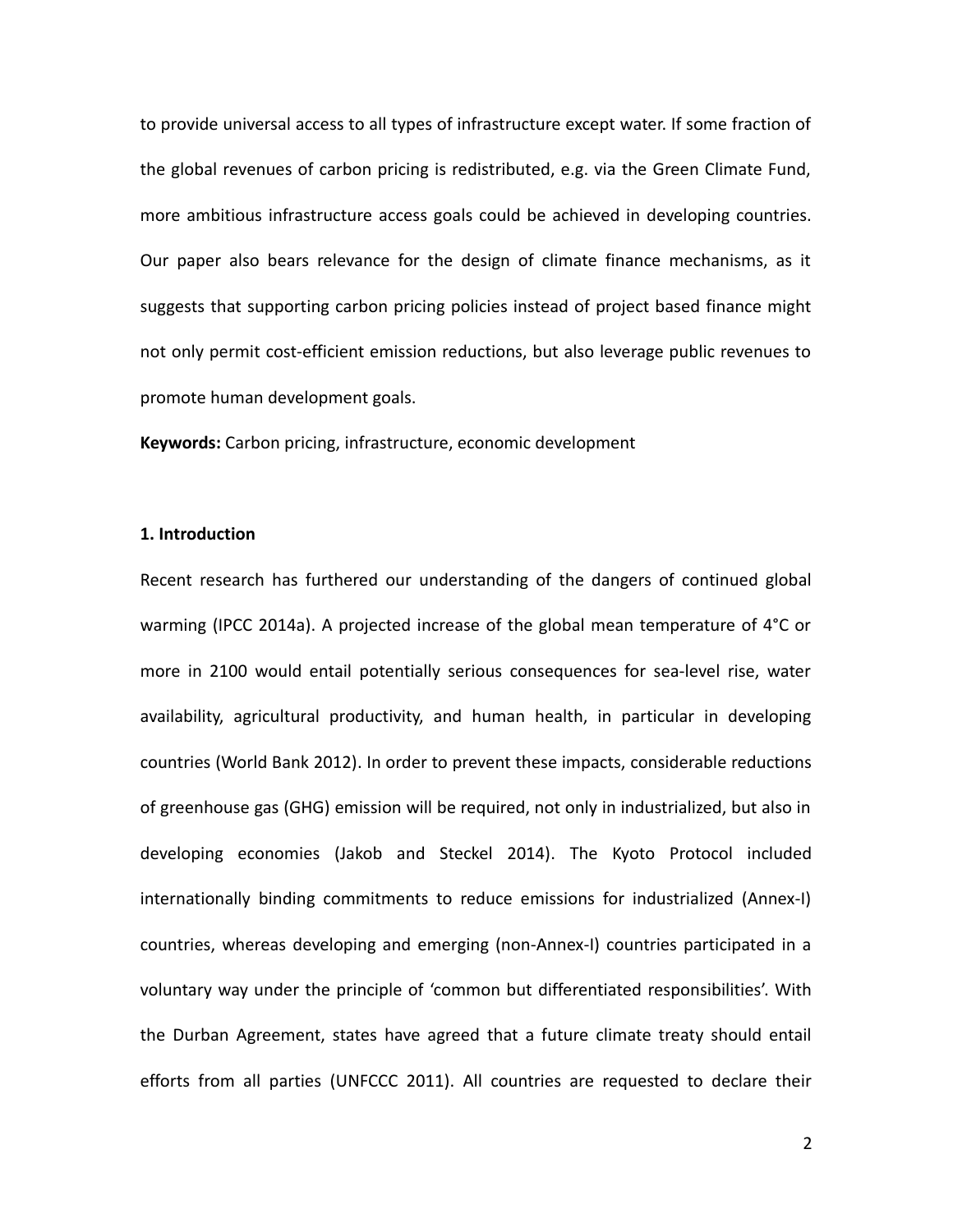intended efforts to reduce emissions (at least compared to projected future emissions) in the form of Intended Nationally Determined Contributions (INDCs). The most recent INDCs include targets by 187 countries, including all major emerging economies as well as numerous developing and least-developed countries. $1$ 

At the same time, poor countries face immediate challenges related to poverty reduction. For instance, globally many people lack access to basic infrastructure, including electricity, water, and sanitation. In view of these pressing issues, it is paramount to formulate climate policies in a larger sustainable development framework, which considers climate targets in combination with other development goals (Halsnæs and Garg 2011).

This paper examines the potential of carbon price revenues to finance infrastructure access. We argue that such an approach would constitute a promising option to advance sustainable development by mitigating greenhouse gas emissions and at the same time advancing socio-economic development. Hence, the results of this paper are closely linked to the discussion on Sustainable Development Goals (SDGs), and in particular the question of how to finance the post-2015 development agenda.

The rest of the paper is organized as follows: Section 2 reviews the literature, and Section 3 explains how we calculate revenues from carbon pricing and the costs to close infrastructure access gaps. Section 4 presents the results highlighting the implications of our proposal for different regions. Section 5 carries out a sensitivity analysis and Section

<span id="page-2-0"></span><sup>1</sup> <http://www4.unfccc.int/submissions/indc/Submission%20Pages/submissions.aspx>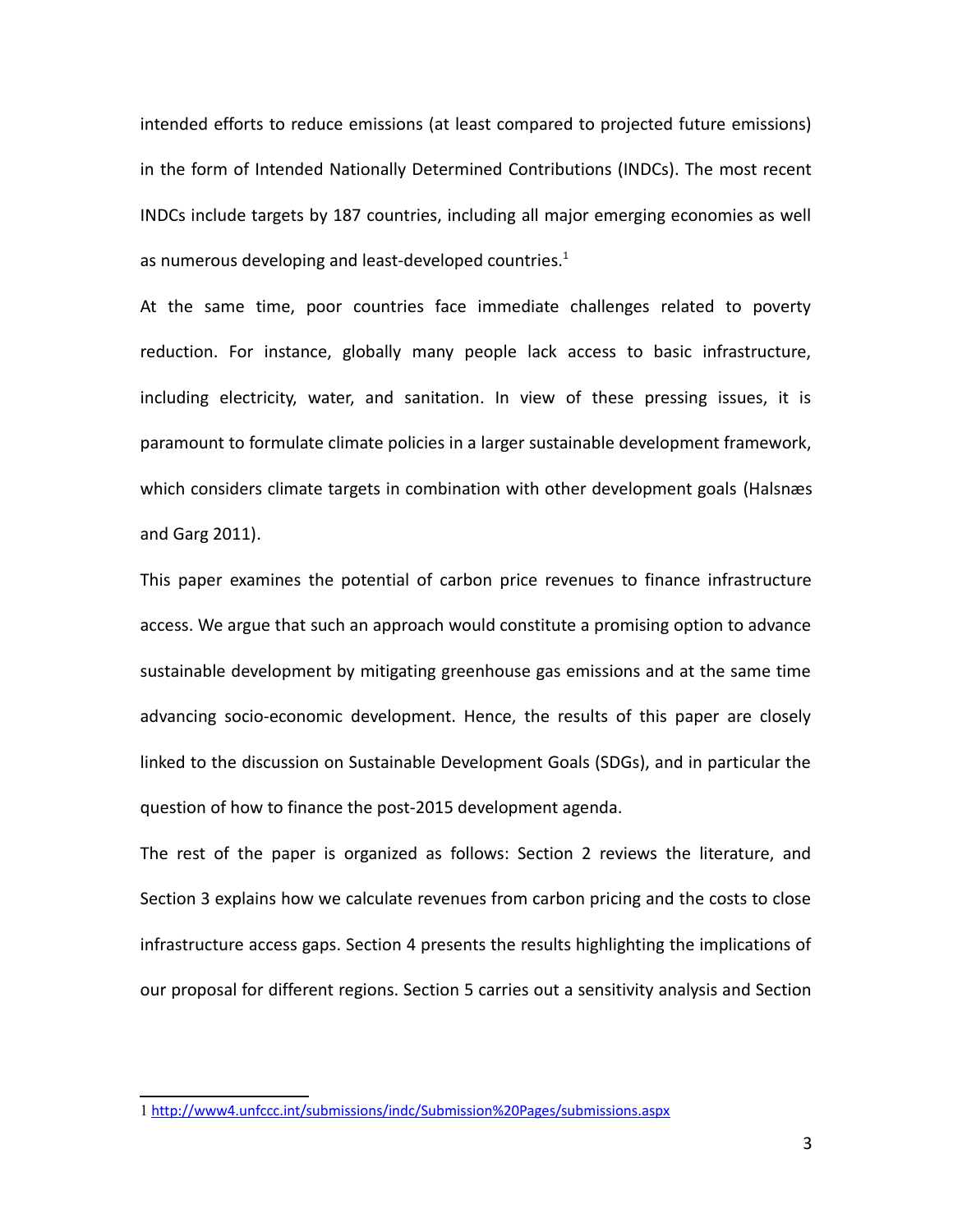6 discusses caveats of our analysis as well as possible implementation issues. Section 7 concludes and presents policy implications.

### **2. Literature Review**

In order to reduce greenhouse gas (GHG) emissions to a level that keeps the associated risks of climate change at a manageable level, a price on emissions is frequently emphasized as the most efficient policy (Edenhofer, Flachsland, et al. 2014). Popular approaches for carbon pricing include emission taxes and tradable permit schemes, as well as hybrid schemes (Goulder and Parry 2008). This paper argues that carbon pricing would not only contribute toward climate change mitigation, but could also advance human well-being by providing the financial means to promote access to basic types of infrastructure, including water, sanitation, electricity, telecommunication, and transport. This paper is related to several strands of literature. First, it follows previous studies estimating infrastructure investment needs. The dominant method in the literature to estimate investment requirements is to regress infrastructure investments on GDP (or vice versa), and then either project investment needs using growth forecasts, or estimate the level of investment that would maximize economic growth. Clearly, these estimates would not be suitable for our analysis, which focuses on universal access. In addition, the costs of reaching certain access goals, such as the Millennium Development Goals, are frequently provided on a regional instead of the country level. For these reason, we build our own cost estimates instead of relying on already existing ones. Earlier studies, on which our analysis builds, have examined the financial needs to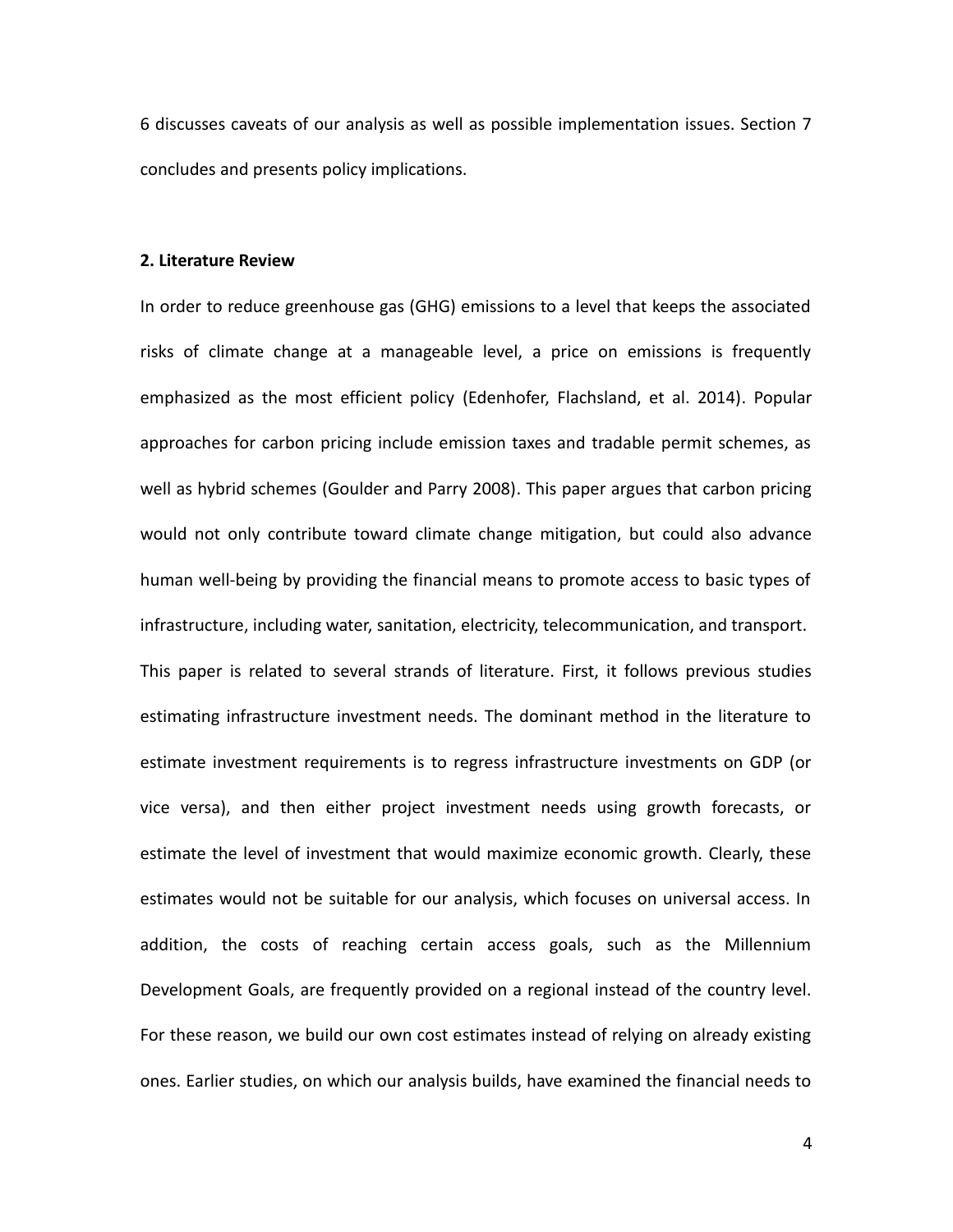provide universal electricity access (Pachauri et al. 2013) and the investments in water and sanitation required to achieve the Millennium Development Goals (Hutton et al. 2012), without focusing on the question of how these investments could be financed. Second, our paper draws on the literature on carbon pricing. Most of this literature is concerned with the optimal choice of policy instrument, i.e. under which conditions it is more favourable to employ a price or a quantity instrument (Goulder and Parry 2008). Some recent studies have also highlighted the benefits of using revenues to either lower other (distortionary) taxes, e.g. on labour and capital (Goulder 2013), or for productive public investment (Edenhofer et al. 2015). Third, our paper is in line with contributions that emphasize the importance of combining natural boundaries with socio-economic limits into a broader notion of sustainable development (Griggs et al. 2013). For instance, taxing resource use and environmental externalities to finance infrastructure investments has been discussed as an approach to balance environmental and social objectives (Edenhofer, Kadner, et al. 2014; Jakob and Edenhofer 2014), and the potential of fossil fuel subsidy reform to finance infrastructure access is explored in Jakob et al. (2015). Fourth, our paper is related to literature on climate finance as well as development finance. Most analyses of climate finance (e.g. Haites 2011; Bowen 2011; Jakob et al. 2015) are primarily concerned with the question of how to raise revenues to finance mitigation and adaptation in developing countries. Our study relates to this literature by addressing the possibility of sizable financial transfers resulting from a global climate treaty that allocates the bulk of the costs of climate change mitigation to industrialized countries. However, we do not analyse the case in which carbon pricing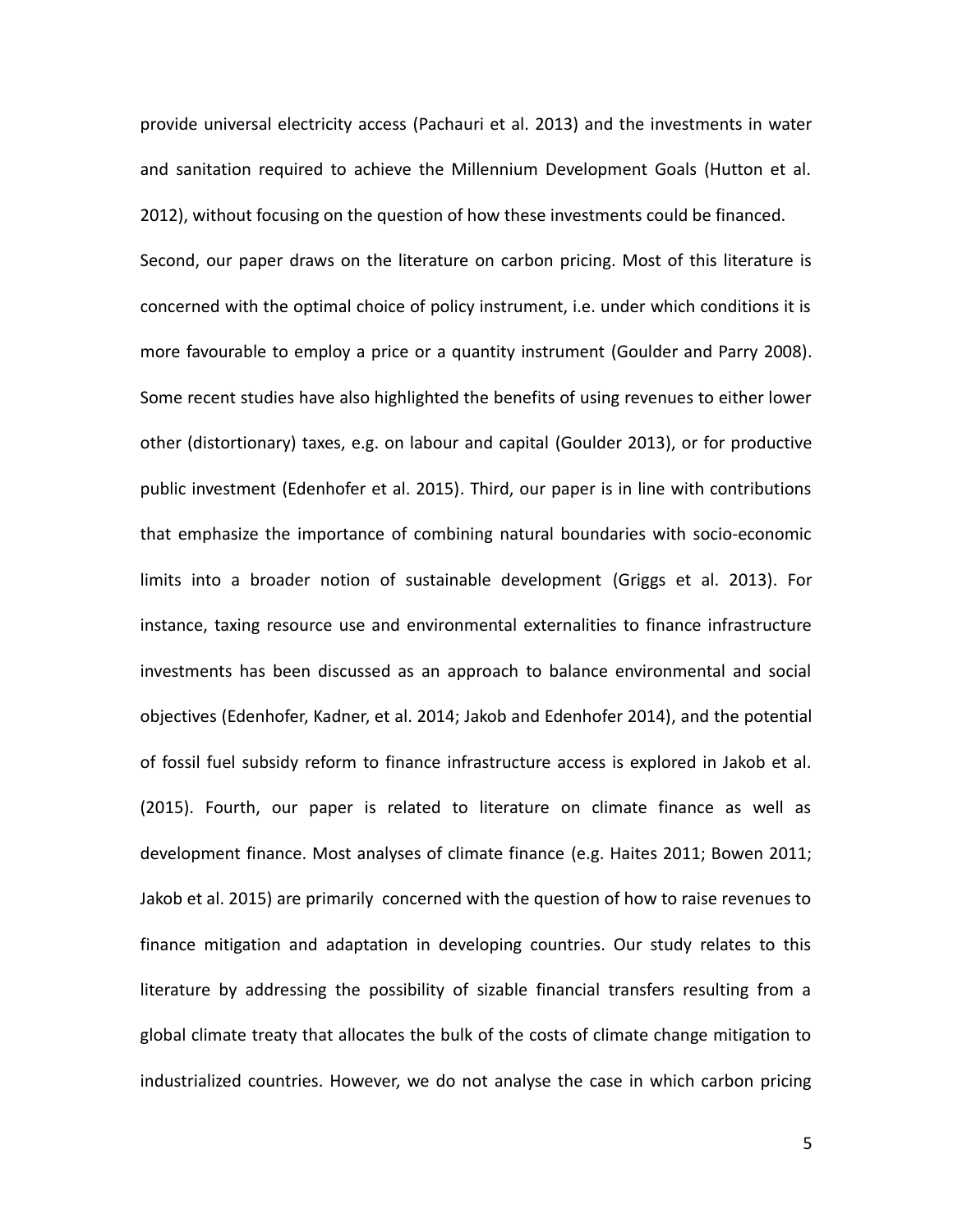revenues from industrialized countries are used to finance mitigation in developing countries, but focus on the case in which financial resources generated by means of carbon pricing within countries are employed to expand access to basic infrastructure. From this perspective, we follow the literature on innovative sources of development finance. For instance, Jha (2004) explicitly considers carbon taxes as a potential mechanism to raise resources. Likewise, a recent World Bank (2013) report on post-2015 development finance identifies carbon pricing as a promising mechanism to generate new funds.

Our paper is to our knowledge the first to empirically link the revenue raising aspect of carbon pricing with estimates of infrastructure investment needs. In particular, our calculations show what fraction of carbon pricing revenues would be required to achieve universal access to water, sanitation, electricity, telecommunication, and to pave all hitherto unpaved roads at the level of individual countries. Even though we present results for all countries for which data are available, the focus of our analysis is on developing countries, where infrastructure access gaps are most pronounced (industrialized countries in general display very high access rates for all types of infrastructure under consideration).

### **3. Methodology and Data**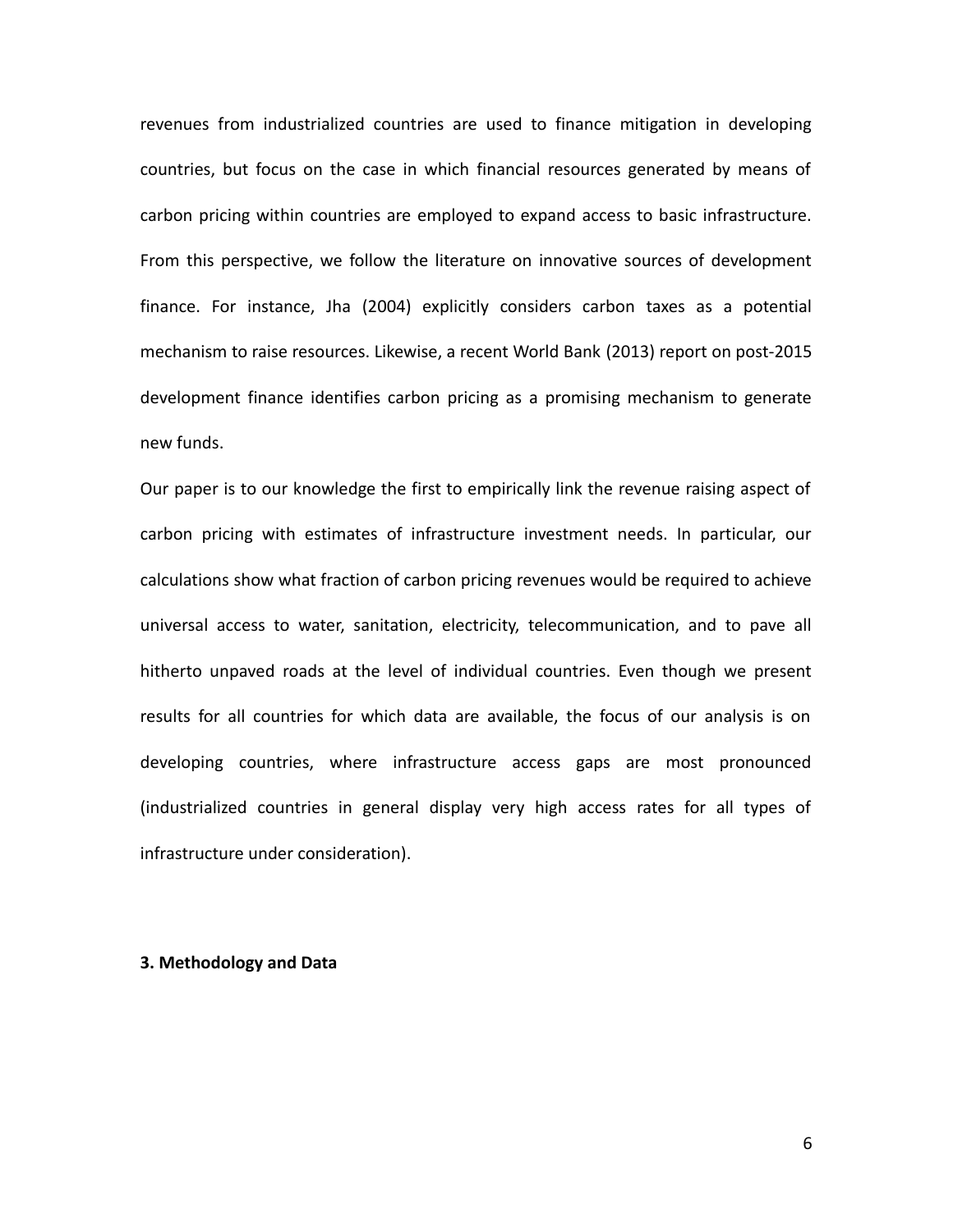This section outlines the climate scenarios and their implied revenues from carbon pricing, as well as the data on infrastructure access and the associated costs to close access gaps across all world regions. $2<sup>2</sup>$  $2<sup>2</sup>$ 

### *3.1. Scenarios of Climate Change Mitigation under Different Policies*

Estimating potential revenues from carbon pricing requires the use of scenarios of future emissions as well as carbon prices. Integrated Assessment Models (IAMs) constitute the most frequently employed tool to generate such scenarios (Luderer et al. 2011), which are inter alia used as a basis for the assessment of the Intergovernmental Panel on Climate Change target (IPCC 2014b). These models include a detailed description of the techno-economic characteristics of the energy system. Technological transformation pathways and mitigation costs are calculated by comparing business-as-usual projections (that assume no climate change mitigation will occur) with scenarios that impose a constraint on the atmospheric concentration of greenhouse gases (or the associated radiative forcing or temperature increase).

In order to identify differences as well as robust insights across a variety of IAMs, model comparisons are frequently carried out. The scenarios presented in this study are based on results from seven models used in the EMF-27 model comparison (Blanford, Kriegler, and Tavoni 2014; Krey et al. 2014; Kriegler et al. 2014)<sup>[3](#page-6-1)</sup>. As the individual models use different regional aggregates, EMF-27 results are available for four macro-regions,

<span id="page-6-0"></span><sup>2</sup> Access gaps and cost estimates are described in more detail in a companion paper (Fuss et al. 2015). Here, we only provide the most important insights.

<span id="page-6-1"></span><sup>3</sup> Scenarios were obtained from IIASA's AR5 scenario database [\(https://secure.iiasa.ac.at/web](https://secure.iiasa.ac.at/web-apps/ene/AR5DB)[apps/ene/AR5DB\)](https://secure.iiasa.ac.at/web-apps/ene/AR5DB). The models included in EMF-27 are AIM-Enduse 12.1, GCAM 3.1, IMAGE 2.4, MESSAGE V.4, POLES EMF27, REMIND 1.5, and WITCH EMF27.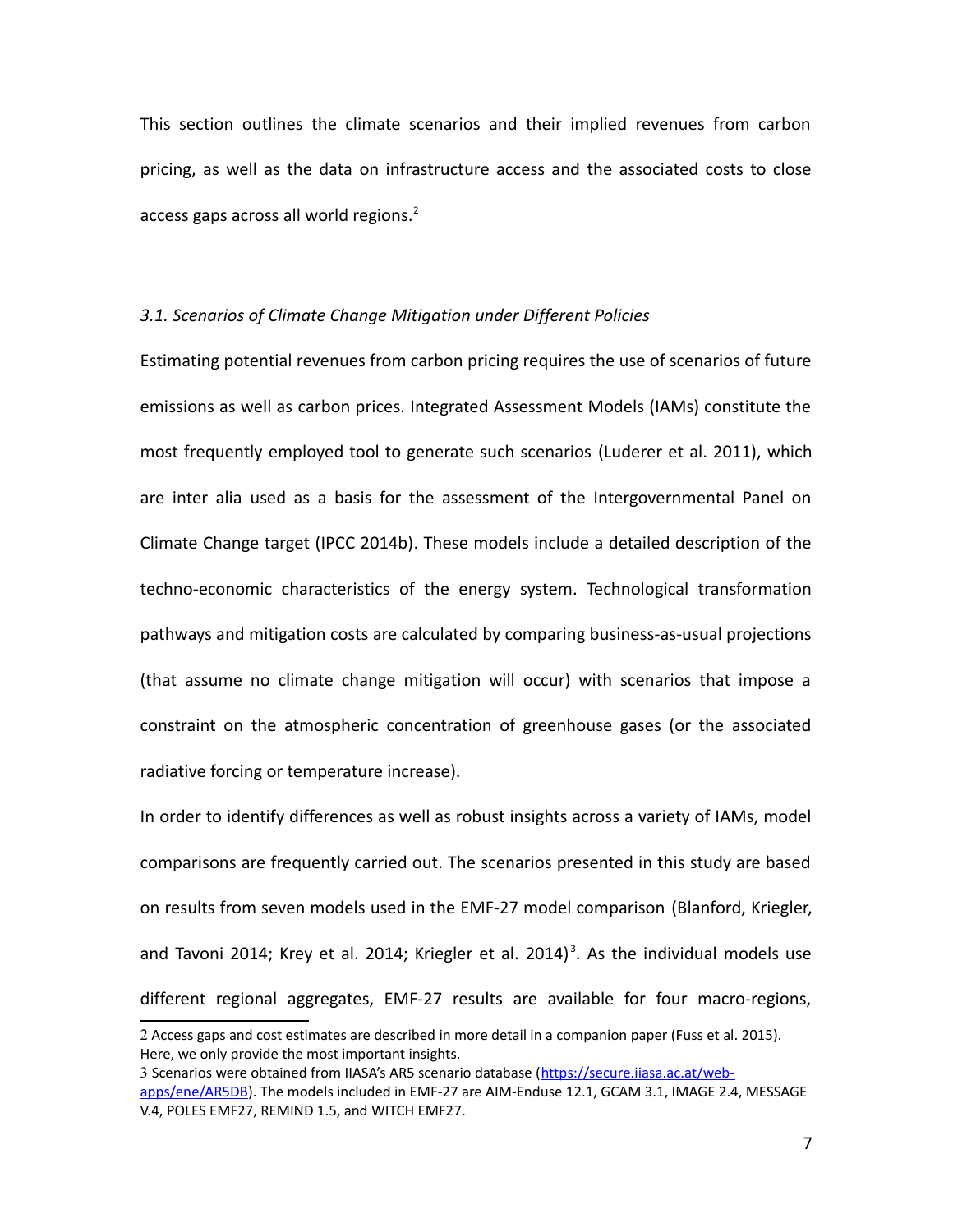namely Asia, Latin America and the Caribbean (LAM), Middle East and Africa (MAF) as well as the members of the OECD in the year 1990 (OECD90).

Figure 1 provides an overview of carbon prices and emissions in the year 2020 for the [4](#page-7-0)50ppm-CO<sub>2</sub>-eq.<sup>4</sup> (ppm denote parts-per-million, i.e. the ratio of molecules of CO<sub>2</sub> relative to other gases in the atmosphere) stabilization scenario, which has an even chance of achieving the 2°C target. The scenarios assume a globally harmonized carbon price and full availability of low-carbon energy technologies (such as renewables, nuclear, and carbon capture and storage (CCS)). The models project roughly similar emissions<sup>[5](#page-7-1)</sup> in 2020 (x-axis) for a given region (with the exception of negative emissions in two regions for the GCAM model<sup>[6](#page-7-2)</sup>), but a large variation in carbon prices (y-axis), which range from less than US\$ 20 to more than US\$ 120 per ton of  $CO<sub>2</sub>$  (throughout the analysis, we use constant year 2005 US\$). This broad span is mostly explained by differences in technological assumptions (e.g. on technology costs or the speed of deployment of certain low-carbon energy sources) and economic mechanisms across models.

### *[Figure 1: Emissions and carbon prices in the year 2020 for the 450ppm scenarios]*

<span id="page-7-0"></span><sup>4</sup> CO<sub>2</sub>-eq. denotes CO<sub>2</sub>-equivalents, a composite of CO<sub>2</sub> as well as other GHGs, such as methane or nitrous oxide, which establish a common metric to assess the effect of these gases on the global mean temperature.

<span id="page-7-1"></span><sup>5</sup> All emissions referred to in this study are total  $CO<sub>2</sub>$  emissions, i.e. including  $CO<sub>2</sub>$  emissions from land use change and industrial processes, but excluding non- $CO<sub>2</sub>$  GHGs, such as methane.

<span id="page-7-2"></span><sup>6</sup> Negative emissions occur if more emissions are taken out of the atmosphere by e.g. afforestation or use of biomass in combination with CCS than are released by e.g. the combustion of fossil fuels.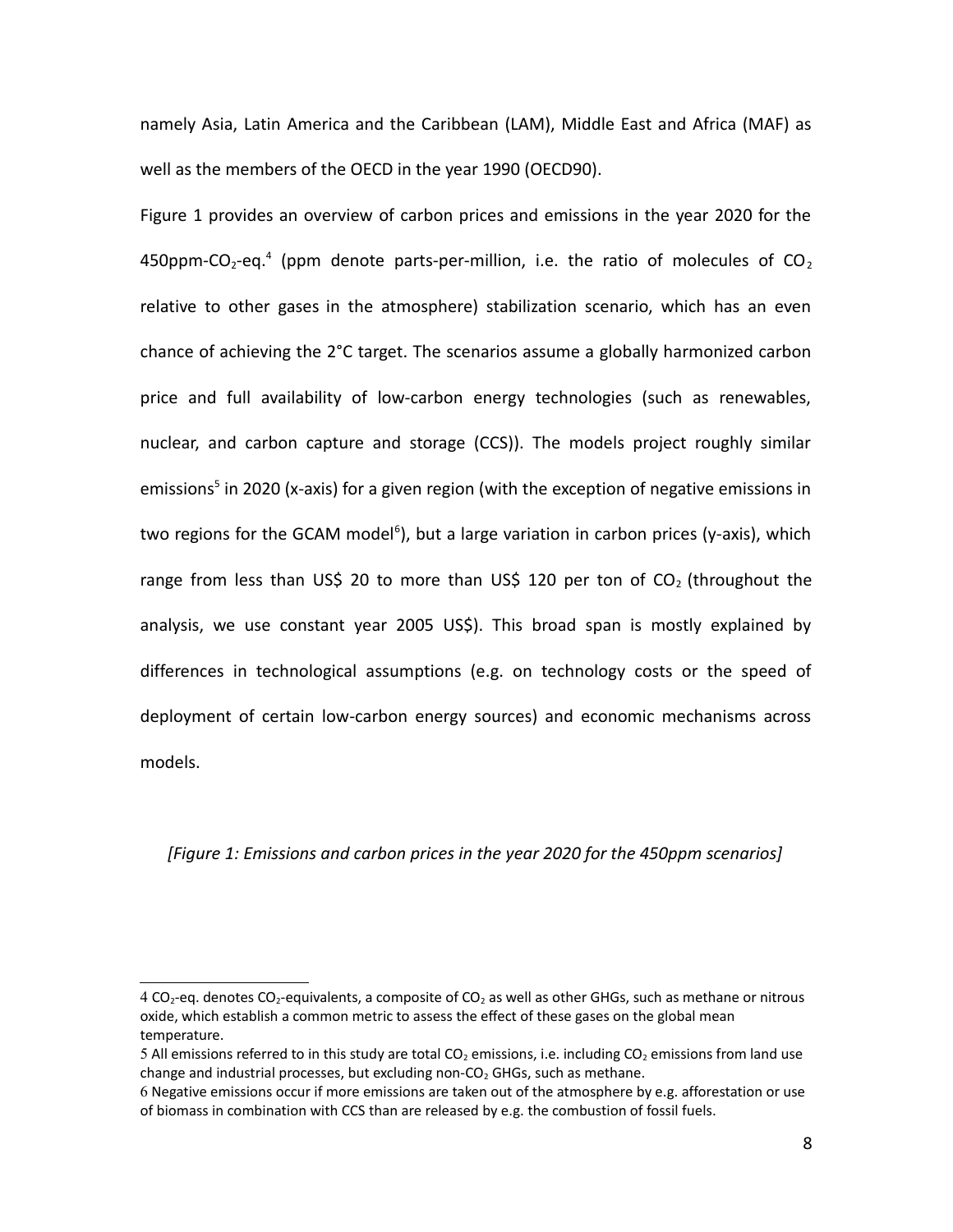Besides differences between models, the ambition of the stabilization target as well as restrictions on availability of certain technologies influence the carbon price. For this reason, we also briefly analyze 550ppm stabilization scenarios, which have an even chance of limiting global warming to below 3°C, and scenarios in which CCS is assumed to be unavailable as well as scenarios with restricted availability of biomass. A less ambitious mitigation target will thus result in a lower carbon price, whereas foregoing the use of CCS, or restricting biomass use, will raise it.

In order to get a better understanding of the determinants of carbon prices, we perform a simple regression analysis, in which the year 2020 carbon price in a stabilization scenario (for 450ppm and 550ppm, and with full technological availability, limited biomass, as well as without CCS, respectively) is the dependent variable. We regress carbon prices in each scenario on dummy variables for the stabilization target (with 550ppm as the lower-bound benchmark and PPM450 taking on the value of 1 for scenarios aiming at atmospheric GHG stabilization at 450ppm), technological availability (with FullTech as the benchmark, and NoCCS and LimBio denoting scenarios without CCS or limited availability of biomass) and a model-specific dummy variable (which gives the ceteris paribus difference to the average) using ordinary least squares (OLS). As technological options can be expected to be of higher relevance for more ambitious stabilization targets, we further include interaction terms for the dummy variables on the stabilization target and technological availability (PPM450\_NoCCS and PPM450 LimBio). The results reported in [Table 1](#page-38-0) should not be regarded as a draw from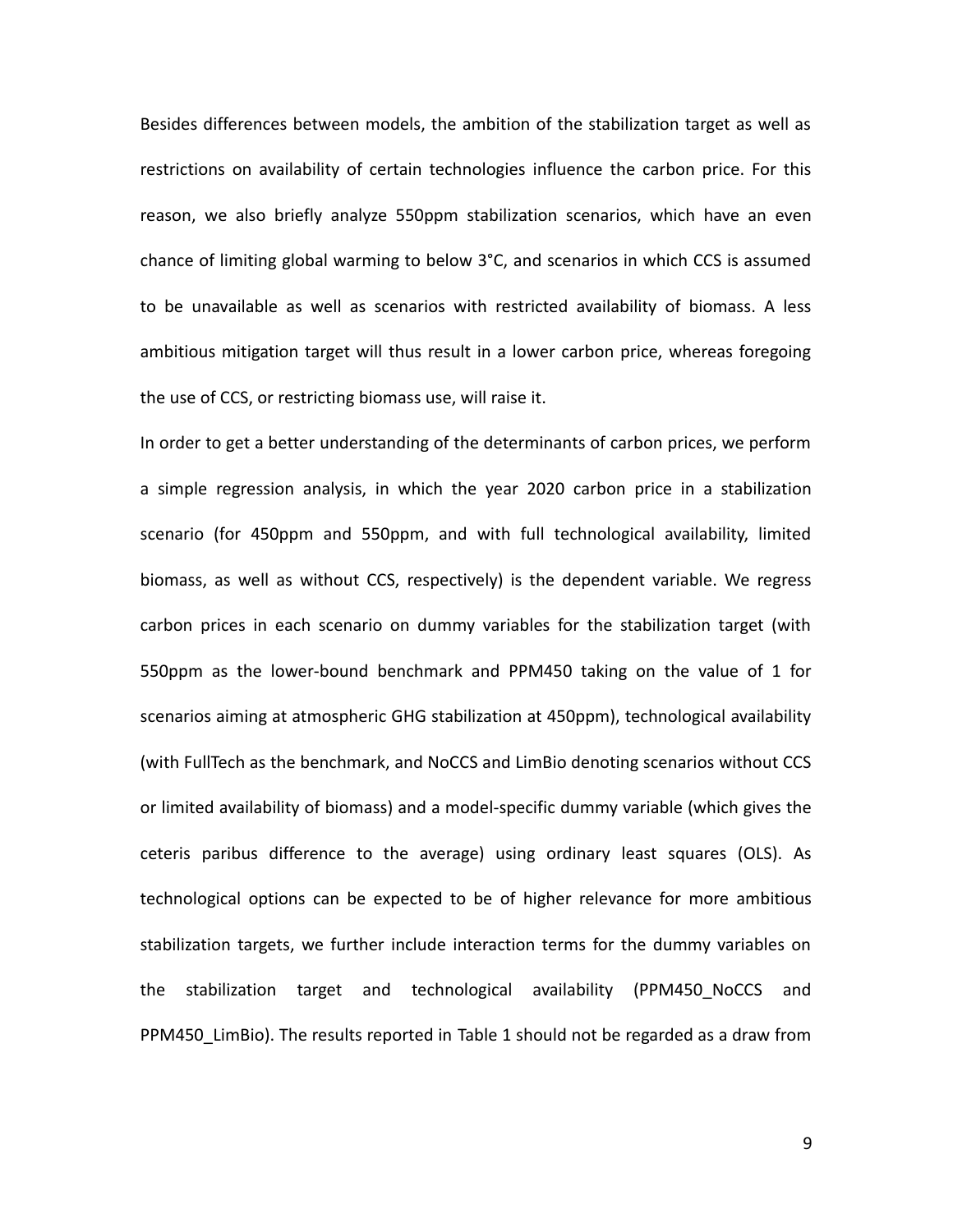a random sample but rather be interpreted as conditional means. Hence, standard errors and significance levels are uninformative.

### *[Table 1: Results of regression analysis]*

Our preferred specification includes model-specific dummies as well as interaction terms for stabilization target and technology availability (first column), as this specification contains the highest number of explanatory variables and hence permits the most detailed explanation of differences in carbon prices across scenarios. The results indicate the following: first, for the case of full availability of technologies, mitigation costs in the 450ppm scenario are on average about US\$ 28 higher than for the 550ppm scenario. Second, for the 550ppm scenario, excluding CCS and limiting biomass use raises the carbon price moderately, by roughly US\$ 8 and US\$ 3, respectively. Third, these technologies are significantly more important for the more ambitious 450ppm scenario. That is, not having CCS available would then raise carbon prices by more than US\$ 108, and limiting biomass use would raise carbon prices by almost US\$ 20. Finally, as already highlighted in Figure 1, there is a pronounced difference in carbon prices between models, with the lowest values for GCAM, and the highest for REMIND.

## *3.2. Carbon Pricing Revenues and International Transfers*

For our revenue projections, we take the 450ppm scenario with full technological availability as a benchmark scenario (alternative scenarios are explored in the sensitivity analysis). We take emissions and carbon prices from the POLES model, as this model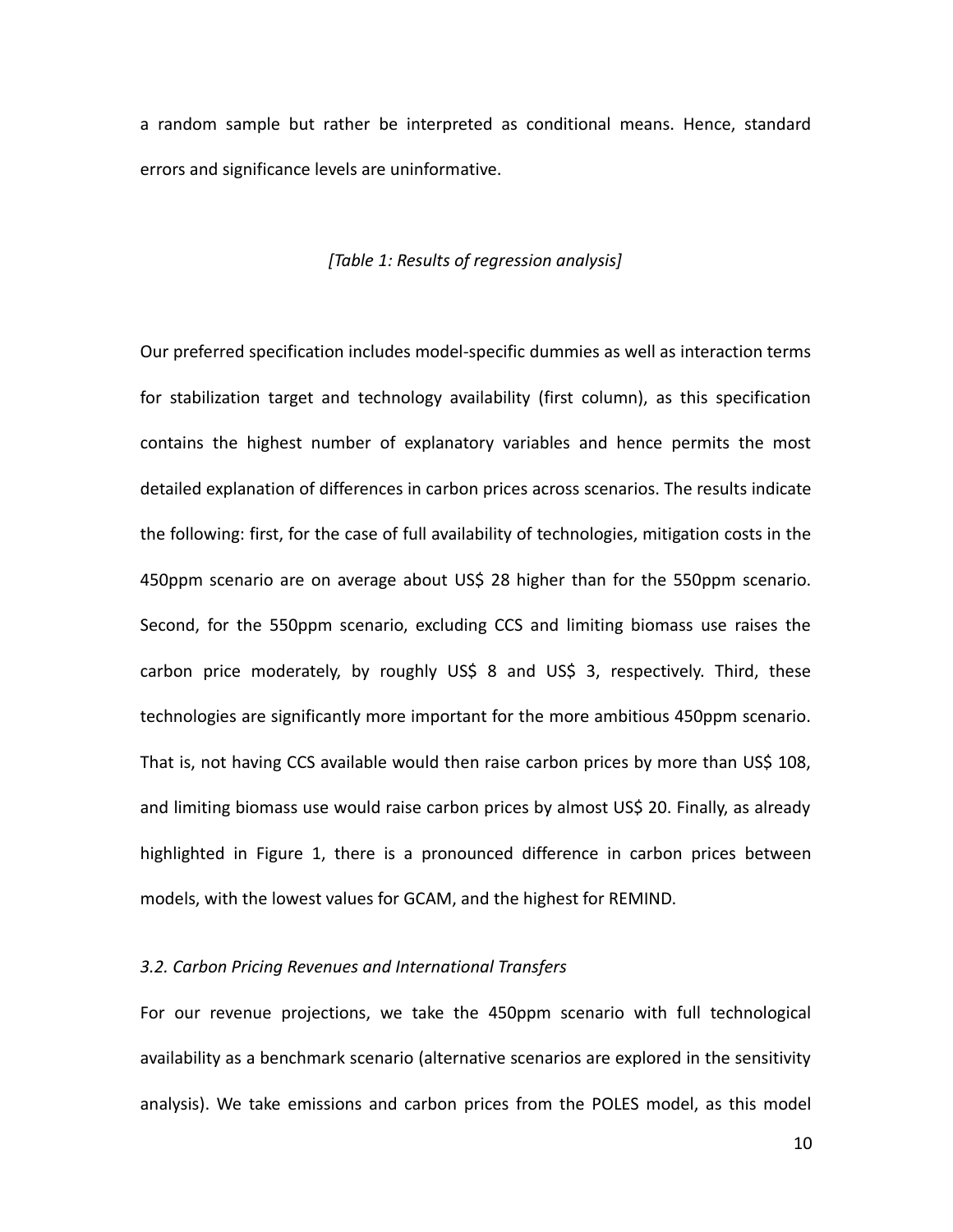yields the median revenues of the seven EMF-27 models. Under this scenario, global energy-related  $CO<sub>2</sub>$  emissions keep rising (albeit slowly) from 30.6 GtCO<sub>2</sub> in 2010 to 31.7 GtCO<sub>2</sub> in 2020, before starting to decline. In 2030, they amount to 23 GtCO<sub>2</sub>. The implied carbon price is US\$ 5 per ton of  $CO<sub>2</sub>$  in 2010, rising by nearly 20% per year. In the year 2020, it amounts to US\$ 40 per ton of  $CO<sub>2</sub>$ , and in 2030 to US\$ 175 per ton of  $CO<sub>2</sub>$ . As we require revenues on the country level for our analysis, we apply annual regional emission growth rates in the period 2010-2030 from POLES to extrapolate from emissions in the year 2010. Further, as the model scenarios provide emission prices in 10-year intervals only, we estimate annual prices by assuming a constant rate of increase from 2010 to 2030.

With these assumptions, we arrive at global revenues of US\$ 23.8 trn over the period 2015-2030, or on average US\$ 1.6 trn per year. In Section 4, which presents the main results of our analysis, we focus on revenues that would occur if a globally uniform carbon price would be implemented in each country, without transfer of financial resources across countries. For instance, India would then on average raise US\$ 115 bn per year, and China more than US\$ 480 bn. For countries that are low emitters and for which rather low emission growth is expected, however, carbon pricing would constitute a limited source of public revenue. This is particularly true for numerous countries in Sub-Saharan Africa and Central Asia, for which annual revenues would lie below US\$ 1 bn per year. Figure 2 provides an overview of average annual revenues on a regionally aggregated basis for the benchmark scenario and compares these with revenues under different assumptions on the stabilization target and technological availability.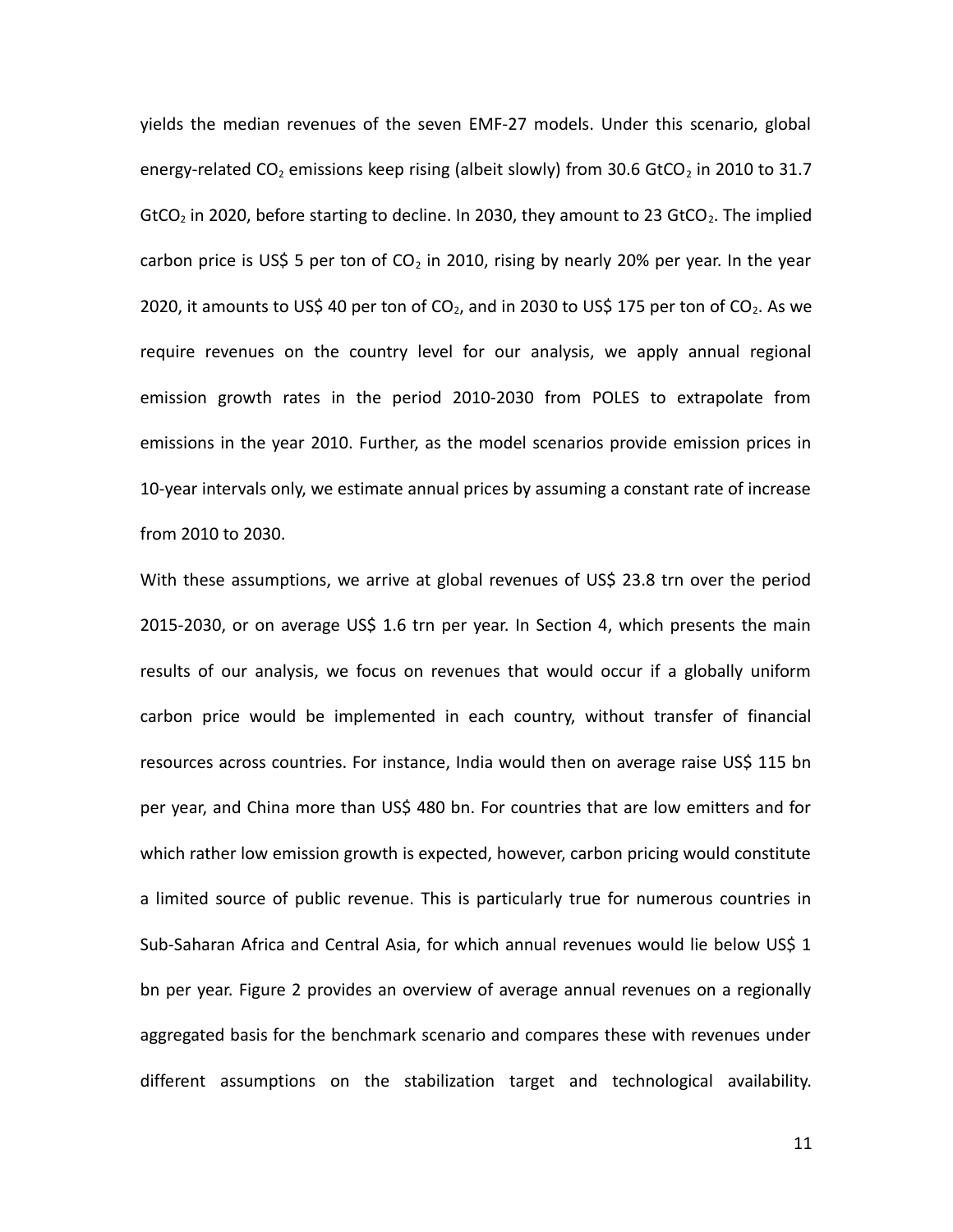Interestingly, revenues are quite similar across scenarios, which is explained by the fact that higher emissions (e.g. under a laxer reduction target) are compensated by lower carbon prices, and vice versa.<sup>[7](#page-11-0)</sup> The main exception is the 450ppm NoCCS scenario. If the option to sequester emissions is not available in the second half of the  $21<sup>st</sup>$  century, more rapid reductions are required earlier (i.e. before 2030) that are not fully compensated by a higher emission price.

## *[Figure 2: Average annual revenues from carbon pricing under different stabilization scenarios and technology assumptions]*

This pattern of how revenues accrue to individual world regions could change dramatically if some of the revenues from carbon pricing were redistributed across countries. A central aspect of the discussion of equitable climate policy considers the burden sharing scheme, i.e. how the global costs of emission reductions are to be divided (Mattoo and Subramanian 2012). For this reason, we discuss three alternative mechanisms of dividing the revenues from carbon pricing. Following Raupach et al. (2014), we look at scenarios in which the share of revenues is determined (i) in proportion to actual emissions (X=0, no redistribution), (ii) in proportion to population  $(X=1,$  equal per-capita), and (iii) the average  $(X=0.5)$  of the former two schemes, reflecting different notions of justice and political feasibility incorporated in the scheme for revenue sharing (or burden sharing, respectively).

<span id="page-11-0"></span><sup>7</sup> Likewise, one should expect delayed climate action to result in comparable revenues, as (i) a higher carbon price would be necessary in later years to bend the emission trajectory downward, and (ii) emissions would have increased by then, such that there would be a larger tax base.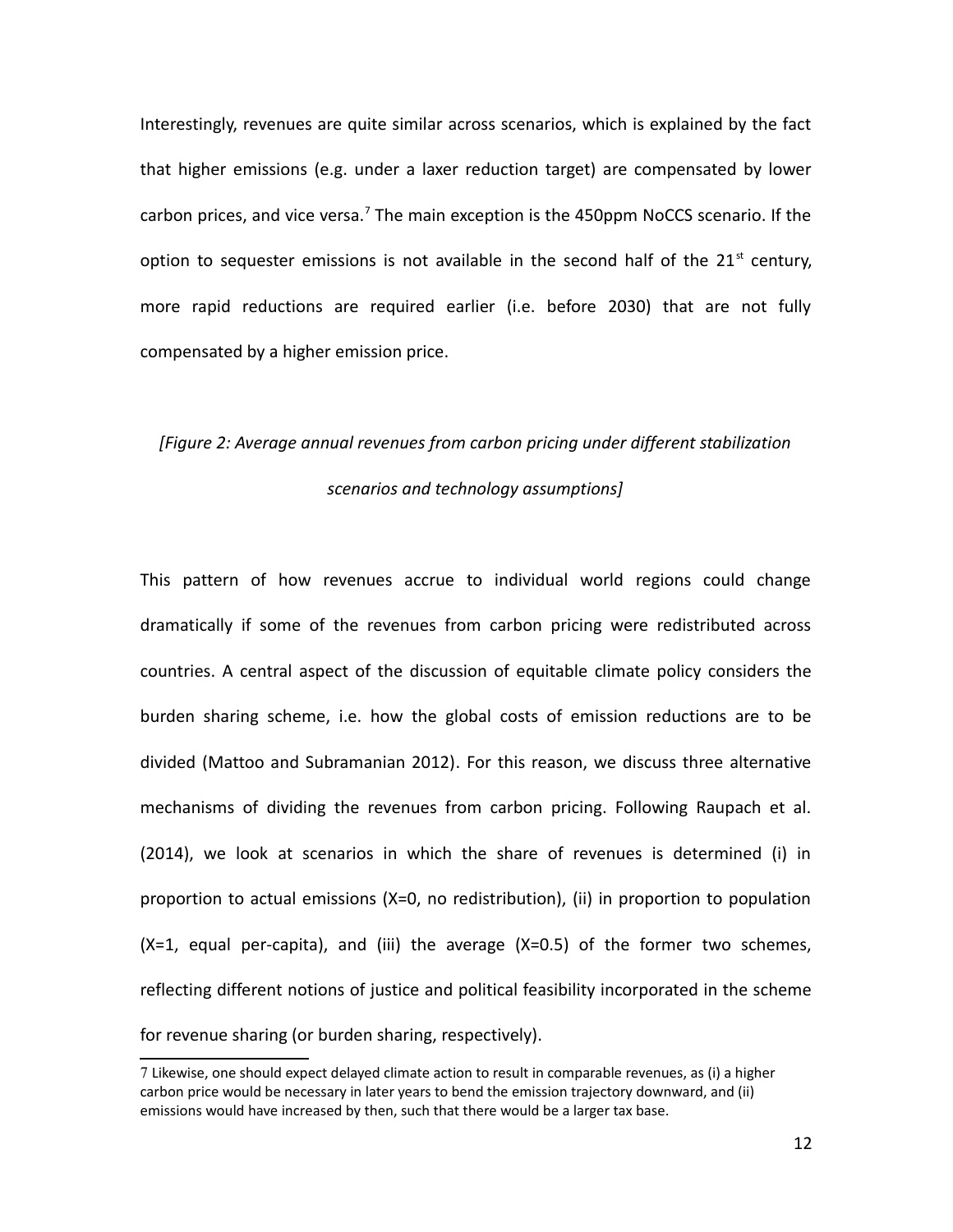#### *[Figure 3: Average annual revenues from carbon pricing under different allocation*

### *schemes]*

Figure 3 shows the average annual revenues under these revenue-sharing schemes. East Asia & Pacific, Europe & Central Asia and North America would be large net payers. Under the scheme X=0.5 (i.e. scheme iii), these regions would provide annual financial transfers of about US\$ 90 bn, US\$ 50 bn, and US\$ 80 bn, respectively (and twice that amount under X=1, i.e. scheme ii). The aggregate transfers would hence significantly exceed current levels of official development assistance (ODA), which amounted to about US\$ 135 bn in 2013 (OECD 2014). By contrast, Sub-Saharan Africa would receive more than US\$ 100 bn, and South Asia more than US\$ 120 bn per year (and twice that amount under scheme ii).

The extent to which carbon pricing revenues could contribute towards existing infrastructure access gaps will be the subject of the following section. For the analysis, we will focus on the 450ppm scenario with full technological availability, and the scheme in which revenues are derived exclusively by means of domestic carbon pricing (i.e. X=0). The effect of alternative revenue sharing schemes can then be inferred from calculating its ratio relative to the case of X=0 (i.e. if revenues under a given scheme are, say, twice as high as under domestic carbon pricing, only half of the fraction indicated in our analysis below will be required to achieve universal access to a given infrastructure).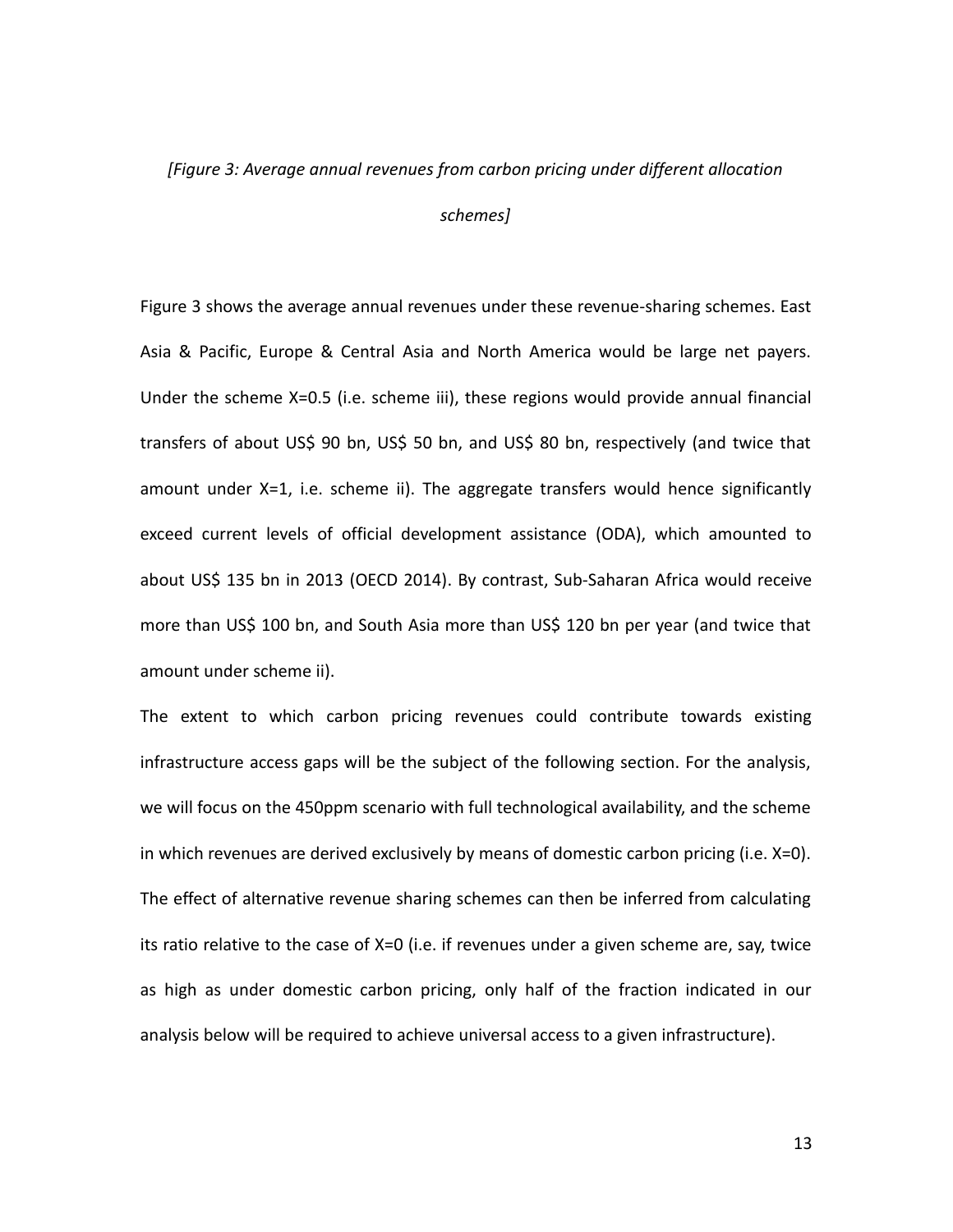### *3.3. Access to Infrastructure*

For the purpose of this paper, we regard infrastructure as the basic physical structures needed for the operation of a society. As highlighted by a recent United Nations report, infrastructure constitutes the largest share of SDG investment needs (UNTT Working Group on Sustainable Development Financing 2013). Achieving universal access to key types of infrastructures is a necessary, albeit not a sufficient, condition for reaching the SDGs. The goal of this study is to determine whether revenues from emission pricing would be sufficient to ensure that this necessary condition is met by enabling universal (i.e. 100%) access to water, sanitation, electricity and telecommunication, and allow paving of all unpaved roads<sup>[8](#page-13-0)</sup>.

Access to water refers to the share of the population using an improved drinking water source, such as piped water, public taps or standpipes, tube wells or boreholes (World Bank 2014). Improved sanitation facilities include piped sewer systems, septic tanks, pit latrines, and composting toilets (World Bank 2014). Electricity access measures the percent of households with an electricity connection (Pachauri et al. 2013). Note that providing universal electricity access would, even if conventional energy sources are used, only have a small impact on global emissions and hence not contradict the goal of safeguarding environmental quality (Pachauri 2014; Rao, Riahi, and Grubler 2014).

<span id="page-13-0"></span><sup>8</sup> Access to roads is essential for e.g. access to markets (Jacoby 2000).We suppose that all unpaved roads are in place because there is an actual need for them. Even though these roads do not necessarily need to be paved to ensure access, paving would substantially ease transportation. Hence, the requirement of paving all unpaved roads considered in this paper can be regarded as an upper limit for the investment needs required to ensure access to transportation services. Quantification of investment needs for public transportation is, due to data limitations, beyond the scope of this paper.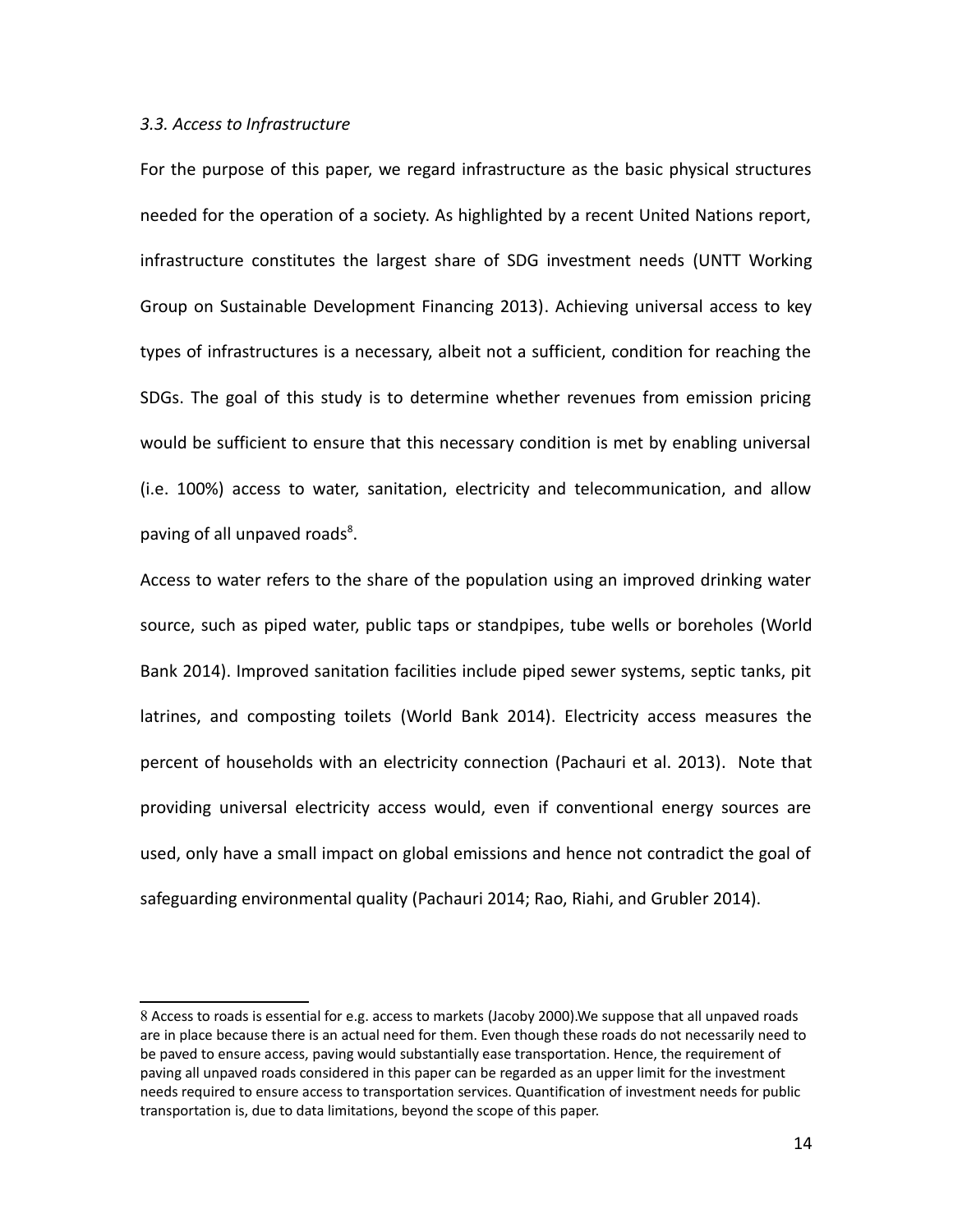For telecommunication, having a mobile phone plus 10 minutes of airtime per day were taken as a target (ITU 2014). We do not consider the construction of landlines, as it can be expected that the largest part of new telecommunication infrastructure will be mobile. In addition, costs for landlines are not straightforward to estimate, as they likely depend on population density and geographical factors.

Finally, for transportation, we assume paving all currently unpaved roads as the target to be achieved (World Bank 2014).

These types of infrastructure are essential for human development in the sense of creating the capabilities to allow people to pursue their individual aims (Drèze and Sen 2013) and are also crucial determinants of multi-dimensional deprivation (Alkire 2002) and social inequality (Binelli, Loveless, and Whitefield 2015). Undoubtedly, other types of infrastructure such as education and healthcare are also crucial for development. However, we limit our analysis to the above types of infrastructure, as a definition of universal access is more straightforward than for health or education, reliable cost estimates for the latter areas are not readily available on a global basis and we perceive them to more basic and conditioning some of the softer types of infrastructure.

# *[Table 2: Share of population lacking access to electricity, water, sanitation, telecommunication and share of unpaved roads]*

Table 2 provides an overview of access gaps aggregated at the regional level. These gaps are in general most pronounced for Sub-Saharan Africa, where more than one third of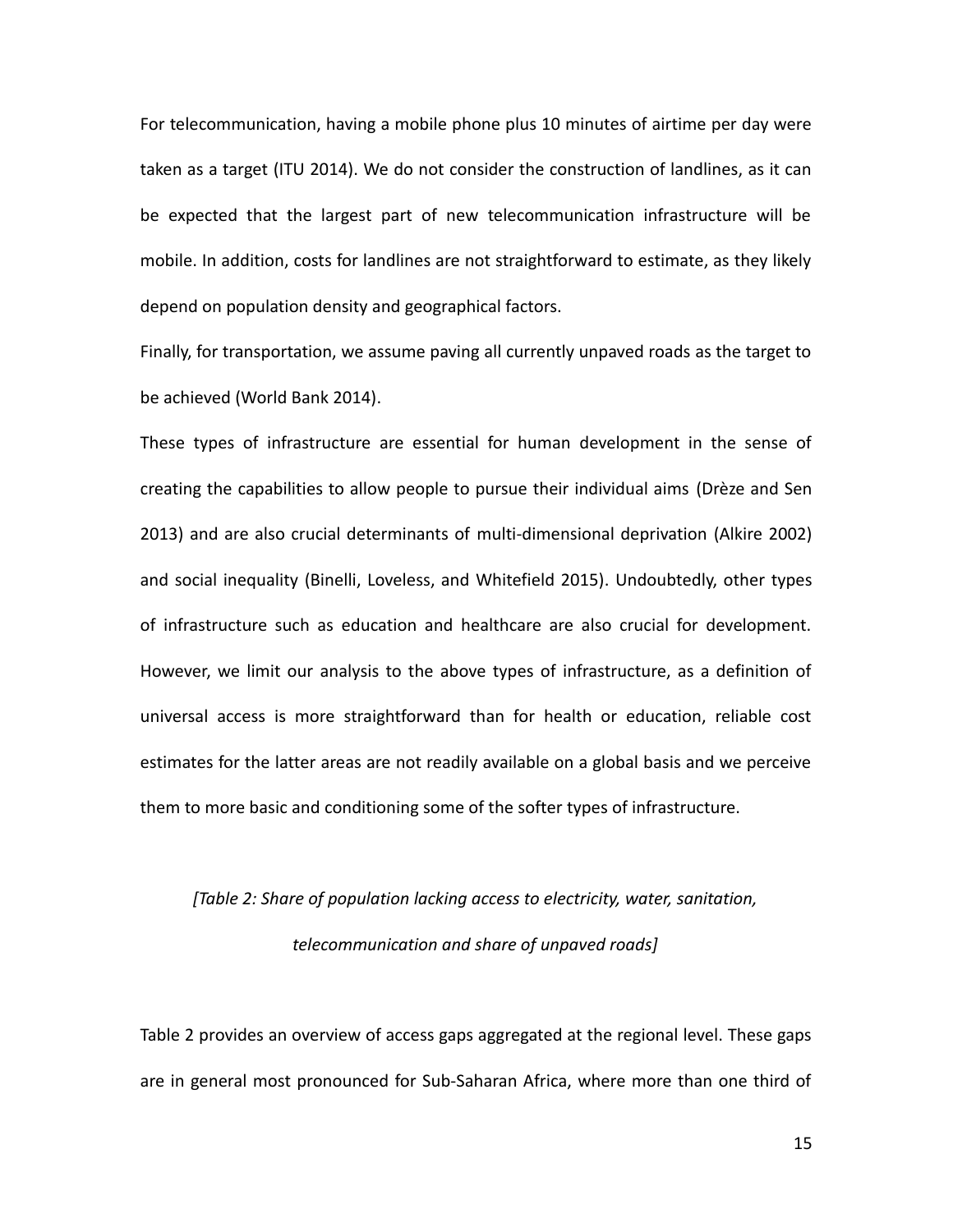the population does not have access to water, and more than two thirds lack access to sanitation and electricity. Likewise, in South Asia, more than 60% lack access to sanitation, and more than two thirds do not have access to telecommunication.

For our analysis, we examine a scenario in which infrastructure investments are undertaken over a horizon of 15 years, corresponding to the 2015-2030 timeframe of the Sustainable Development Goals (Griggs et al. 2013). We assume that without intervention, the share of the population lacking access to a certain infrastructure in the year 2030 would be the same as in the year 2010 (hence our estimates can be considered conservative, as with economic growth it can be expected that access gaps start to shrink as part of the economy's development process; see also Section 6). The access gap for each country is then calculated by multiplying this share with the medium scenario of the population forecast for 2030 from the United Nations World Population Prospects (UN 2013).

## *3.4. Costs of Providing Infrastructure*

The costs for infrastructure access and paving roads were collected from the literature. Where data for individual countries was not available, we used regional averages. For recurrent costs (i.e. costs that occur on a regular basis, such as maintenance and depreciation), we assumed that infrastructure build-up is distributed equally over the considered 15-year horizon. This yields an average time of 7.5 years for which these expenses need to be met.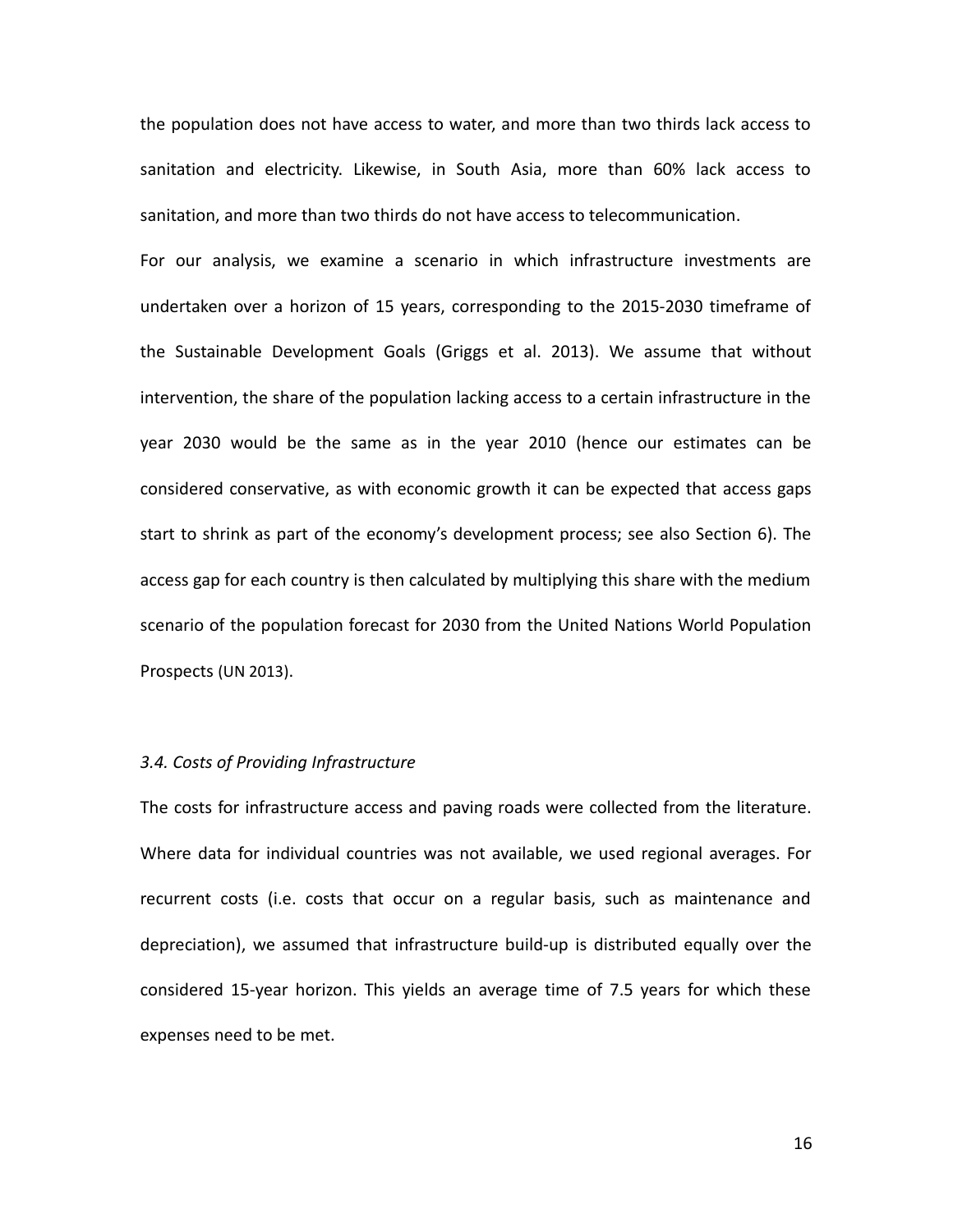For the cost estimate of enabling universal access to clean water and sanitation, we rely on the World Health Organization (WHO) study by Hutton et al. (2012). This study estimates the incremental costs of extending access to water supply and sanitation, taking into account investments costs (including planning, construction, protection of water sources, training etc.) as well as recurrent costs.

For costs of electricity access, which can be achieved by means of grid expansion or decentralized sources, we employ cost projections from the energy system model MESSAGE-Access (Pachauri et al. 2013) as the basis for our calculation. MESSAGE-Access is a household fuel choice model that explicitly accounts for heterogeneous economic conditions and the preferred energy choices of poor populations living in rural and urban settings, based on data from nationally representative consumer surveys.

Concerning the costs of paving unpaved roads, we use data from the International Energy Agency (2013). This study collects aggregate costs of construction and maintenance for different types of roads (e.g. expressways, motorways, and access roads) in different locations (e.g. urban, interurban, and rural) on a regional basis.

Finally, costs for providing access to mobile connections is assumed to be 150 US\$ fixed costs per connection, which is in line with the range of different studies reported in Rothman et al. (2014). For the cost of usage, we assume a price of 2 cents per minute of air time.

At global scale, our cost calculations indicate that universal access to water could be achieved by investing US\$ 190 bn per year, US\$ 370 bn could cover universal access to sanitation, and US\$ 430 bn could finance universal access to electricity. Providing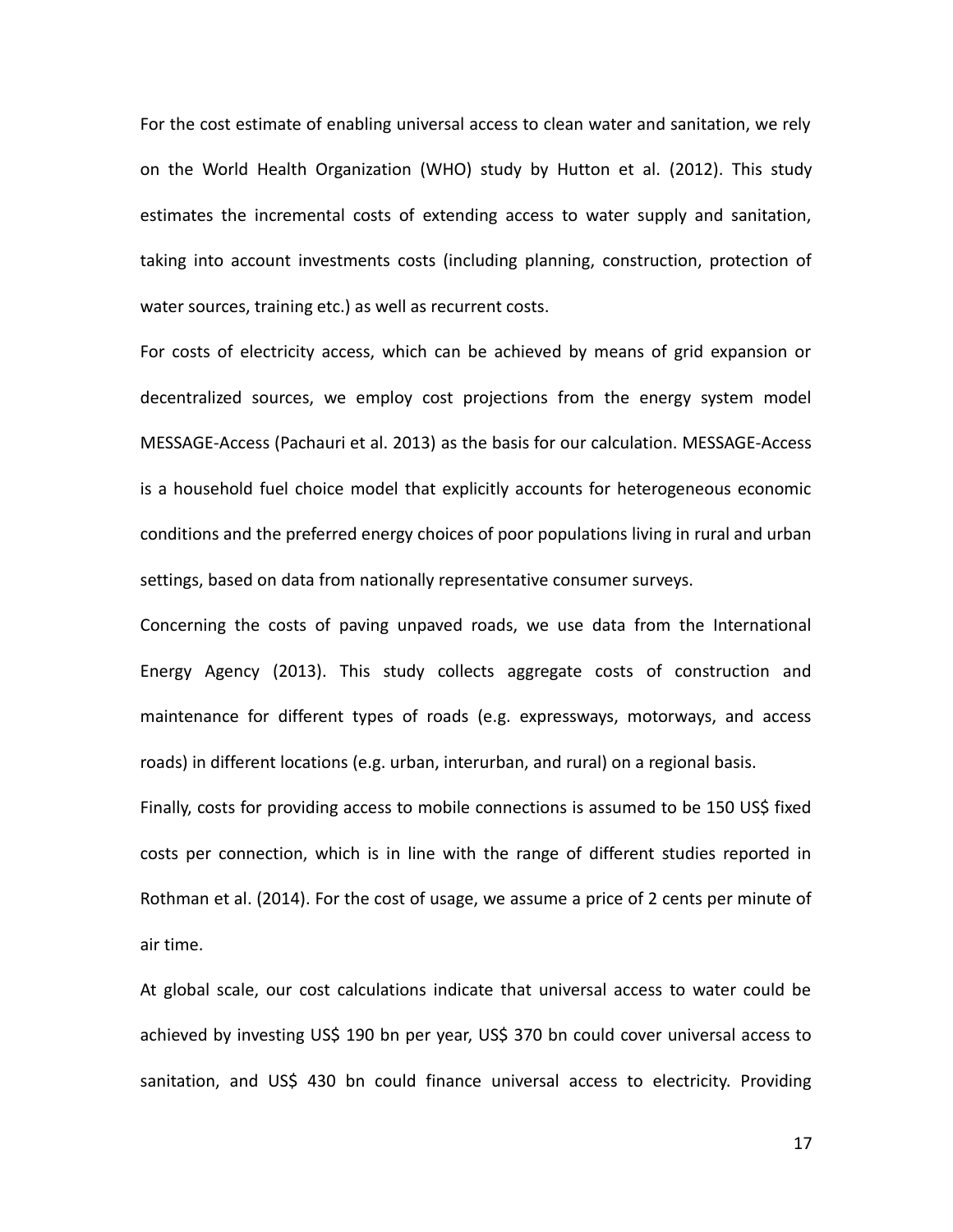universal access to telecommunication would amount to US\$ 2.6 trn annually, and paving all unpaved roads to US\$ 8.7 trn.

The next section examines to which extent these infrastructure investment needs could be covered by revenues from carbon pricing.

## **4. Results**

Our key results are shown in Figure 4, which displays the share of carbon pricing revenues that would need to be invested in a particular type of infrastructure over a period of 15 years to achieve universal access. Even though we conduct our analysis for all countries for which data are available, the results are most relevant for developing countries, for which lack of access plays a crucial role for socio-economic development.

A darker color denotes that a larger share of the revenues would be required, i.e. a lower potential of carbon pricing to close access gaps. Dark purple indicates shares greater than one, which means that revenues would be insufficient to fully close existing access gaps. White denotes countries that already display universal access, such that a zero share of carbon pricing revenues would be required. Countries for which no data are available are shaded in grey.

For water (panel a), the results indicate that carbon pricing revenues would be sufficient to cover the costs of universal access for all countries except for Chad, the Democratic Republic of Congo, Lesotho, Mali, and Somalia. Whereas the required share is rather low (<10%) for most countries, some countries in Sub-Saharan Africa and South-East Asia would require 20% or more of their carbon pricing revenues to achieve universal access.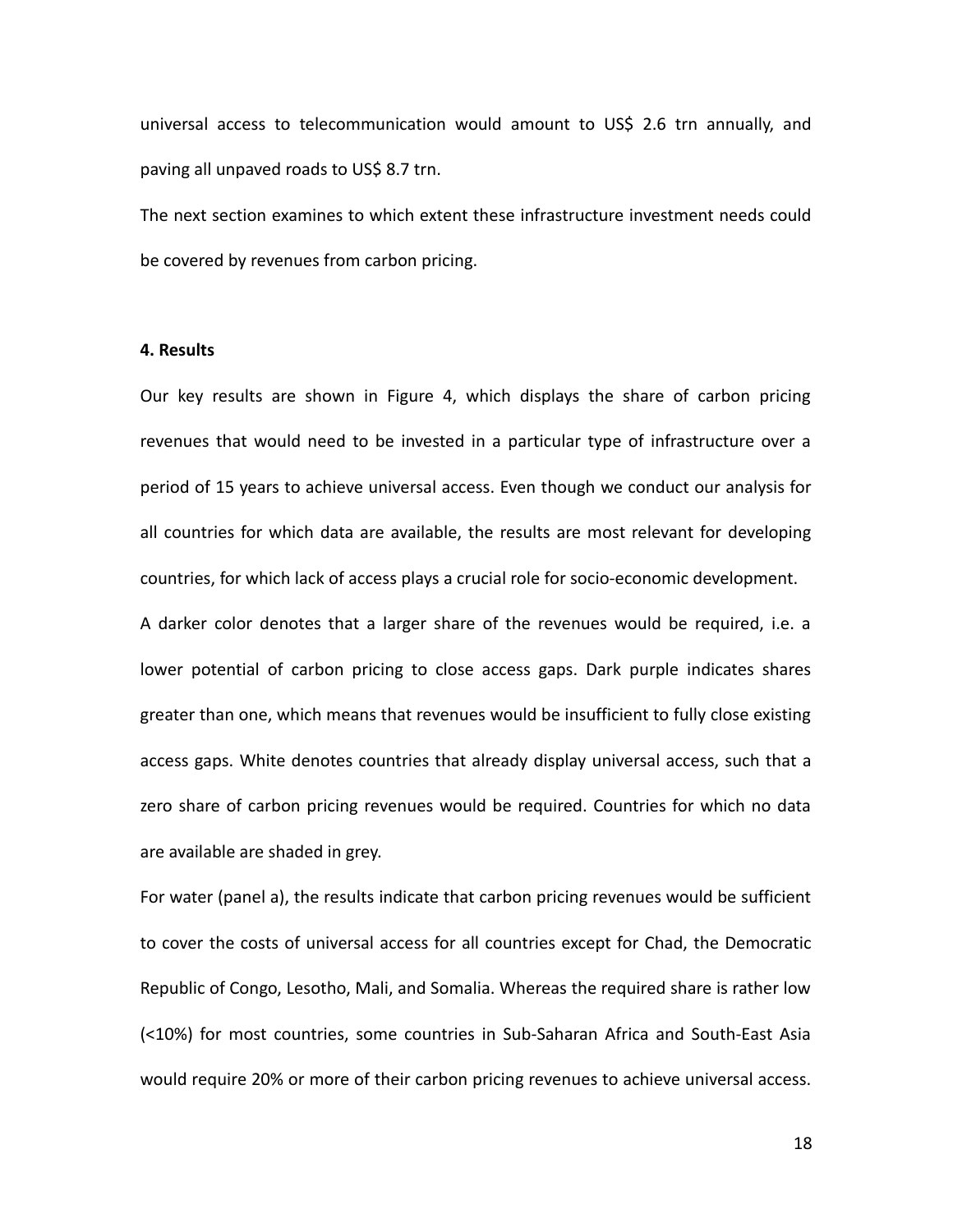A notable exception in Latin America is Ecuador, where the required share is more that 30%, which is due to the rather large access gap as well as still low emissions, which result in low carbon pricing revenues.

For sanitation (panel b), carbon pricing revenues would be more than sufficient to cover investment needs in all of South Asia and Latin America. Notably, India would require only about 4%, Sri Lanka 2%, and Bangladesh as well as Pakistan each about 11% of their revenues to close the access gaps. Given that more than 60% of South Asia's population lacks access to sanitation, this potential is quite remarkable. For Sub-Saharan Africa, there is less potential, as carbon pricing revenues would exceed the infrastructure investment needs for sanitation for about half of the countries in the region. However, Senegal, Cabo Verde, Swaziland, Zimbabwe, Gabon, and Angola could all achieve universal access to sanitation for 10% or less of their carbon pricing revenues.

For electricity infrastructure (panel c), more than half of the countries in Sub-Saharan Africa could not meet their entire investment needs by means of carbon pricing, and the majority of the remainder would require 50% or more. On the other hand, practically all countries in Latin America (except Haiti, Guatemala and Nicaragua) could achieve universal access at 10% or less of their carbon pricing revenues, owing to the lower access gaps as well as lower costs per connection (which are due to higher population densities in these areas compared to Africa)<sup>[9](#page-18-0)</sup>. For Asia, there is a wide range of required investments in electric infrastructure, ranging from less than 1% in Indonesia and Mongolia to almost 99% in Timor-Leste.

<span id="page-18-0"></span><sup>9</sup> Note that providing universal electricity access would only have a small impact on emissions and hence not contradict the goal of safeguarding environmental quality (Pachauri 2014; Rao, Riahi, and Grubler 2014).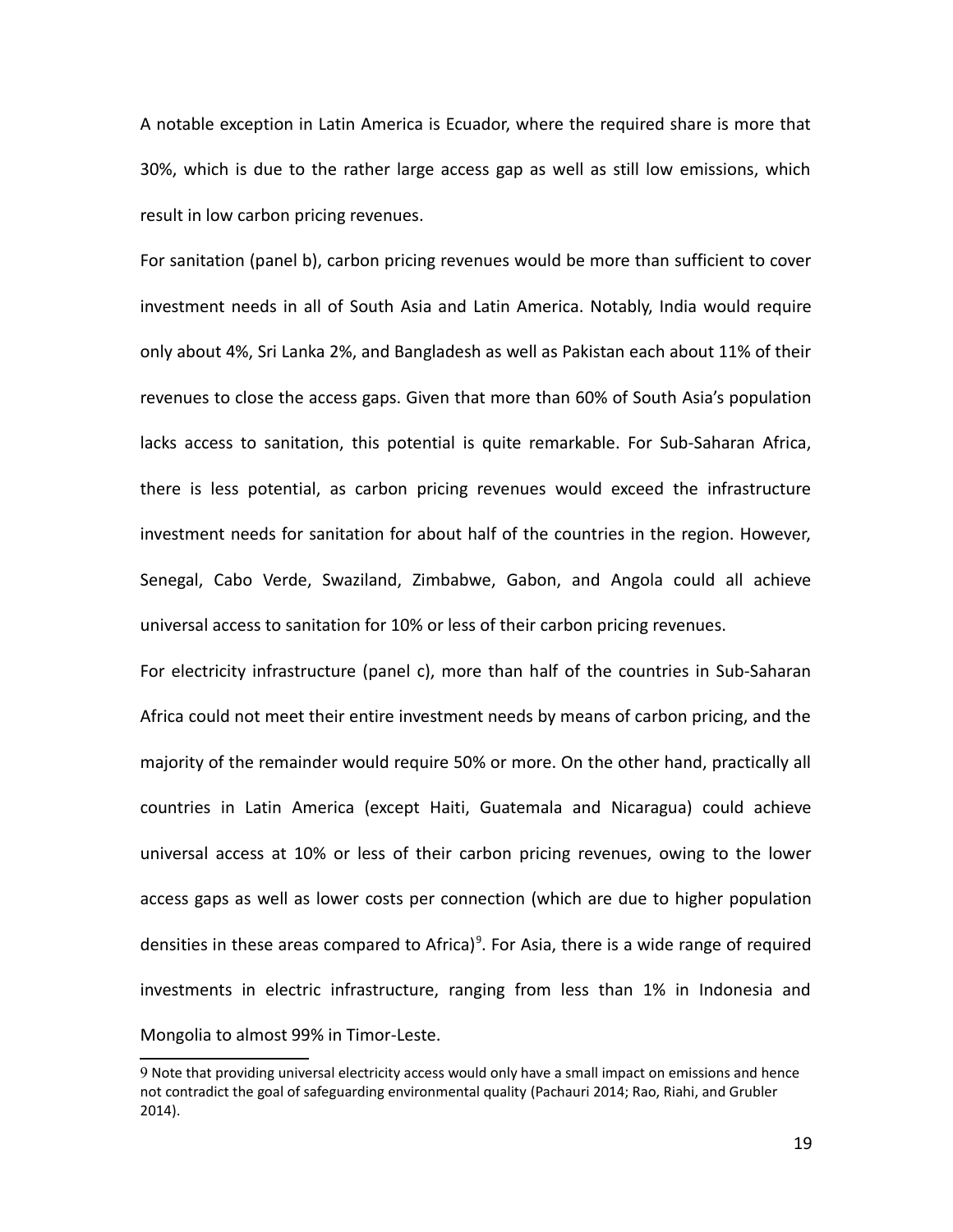For telecommunication (panel d), most Sub-Saharan African countries would require investments far beyond the revenues that could be obtained by carbon pricing (for many countries in this regions, investment needs for information and communication technology (ICT) exceed carbon pricing revenues by a factor of ten or more). Despite that finding, carbon pricing could still be an important ingredient of policies to expand access to telecommunication, especially when one takes into account that only a certain fraction of ICT infrastructure will need to be financed by public budgets. In addition, technological progress is likely to result in lower costs in the future, and economic growth can be expected to contribute to increased access (the implications of these aspects for our results are discussed in more detail in Section 6). For most of South Asia, carbon pricing revenues would be sufficient to achieve universal access to telecommunication, but a rather high share of about 50% or more would be needed. Given that some part of revenues may be dedicated to other purposes, the full amount of investment required for ICT infrastructure might then not be available. By contrast, most countries in Latin America could provide universal access to telecommunication for about 10-20% of their carbon pricing revenues.

Finally, the investment needed to pave all unpaved roads (panel e) would exceed carbon pricing revenues several-fold for more than 30 countries. This concerns not only countries in Sub-Saharan Africa, which display low carbon pricing revenues, but also several countries with higher revenues in Latin America, South and South-East Asia as well as Eastern and Central Europe and New Zealand. For the latter countries, this result is due to the relatively high absolute amount of unpaved roads. In any case, it should be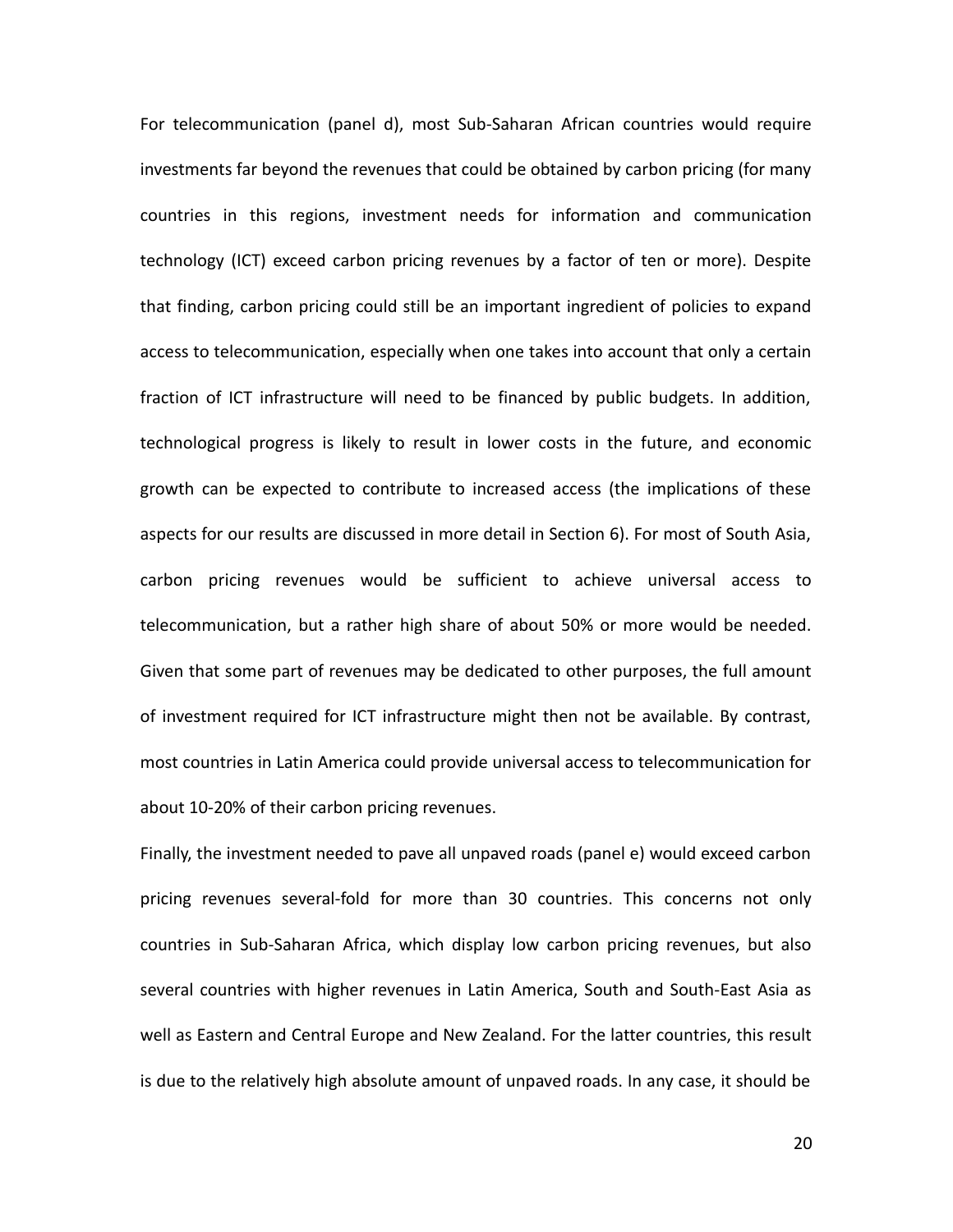emphasized that paving all unpaved roads is a rather stringent requirement that likely goes beyond what can be deemed necessary to provide basic access to transport services.

In summary, our results indicate that carbon pricing could provide revenues to achieve universal access to water, sanitation, and electricity during the period 2015-2030 in most parts of the world. Yet, our analysis also highlights that carbon pricing only has limited potential to close access gaps in Sub-Saharan Africa, which is mostly explained by the low emissions and hence low revenues in this region. Different schemes of how revenues are shared could, however, drastically change this result. For instance, if the above calculations are carried out under the assumption that global carbon pricing revenues are distributed by the average between 'no redistribution' and 'equal percapita' (i.e. the X=0.5 scheme), revenues are sufficient to finance universal access to any single type of infrastructure except roads in all parts of the world, or access to water, sanitation, and electricity combined. The results of this analysis are shown Figure A1 of the Appendix.

## *[Figure 4: Share of carbon pricing revenues required to finance universal access to infrastructure]*

In the next section, we assess the robustness of our results by testing for the impact of different assumptions regarding the stabilization target and availability of low-carbon technologies, both of which have important consequences for the carbon price.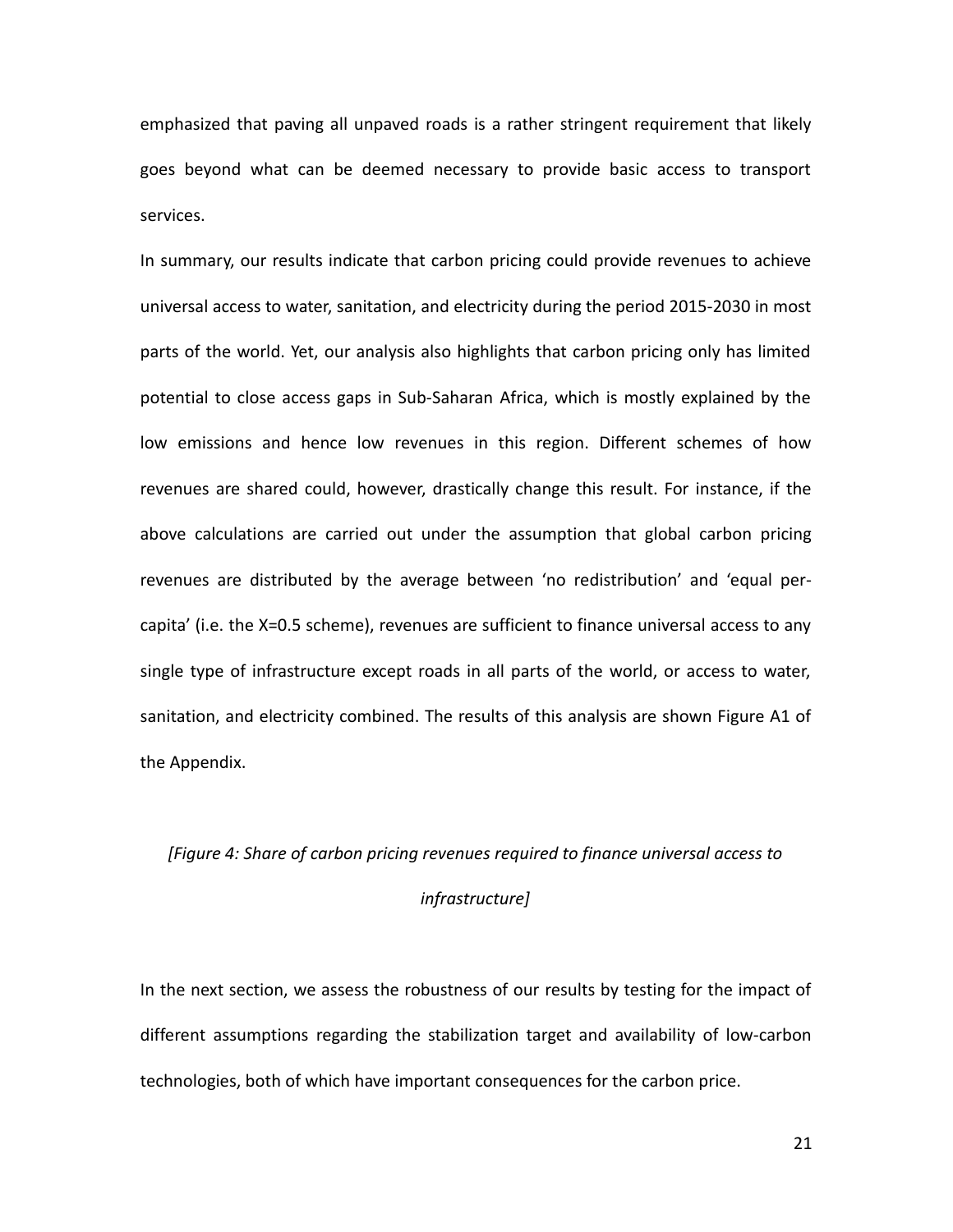### **5. Sensitivity Analysis**

The results presented above were derived for a scenario that assumes stabilization of the atmospheric GHG concentration at 450ppm (i.e. an even chance of staying below 2°C) with a full portfolio of technology options. As the use of some technologies might be restricted either because they might not be socially acceptable, more costly than expected, technologically infeasible, or associated with unforeseen risks or unacceptable trade-offs, we also examine two alternative settings, in which the use of biomass is limited (LimBio), and in which CCS is assumed to be unavailable (NoCCS). Furthermore, we also examine scenarios aiming at less ambitious climate targets, namely 550ppm (i.e. an even chance of not exceeding  $3^{\circ}$ C), and vary the costs of infrastructure investment by  $+/-$  50%. This leaves us with a total of 18 scenarios (3x3x2 for technology assumptions, assumed investment costs, and the stabilization target). The required shares of carbon pricing revenues for each infrastructure are shown on a regional level in Figure 5 (a value of, say, 0.1 states that 10% of carbon pricing revenues would be required to achieve universal access, and values larger than one indicate that revenues would be insufficient to fully cover investment needs).

## *[Figure 5: Results of sensitivity analysis]*

This analysis shows that for water and sanitation investment needs could – on aggregate – be fully met by carbon pricing revenues for all regions, even under scenarios in which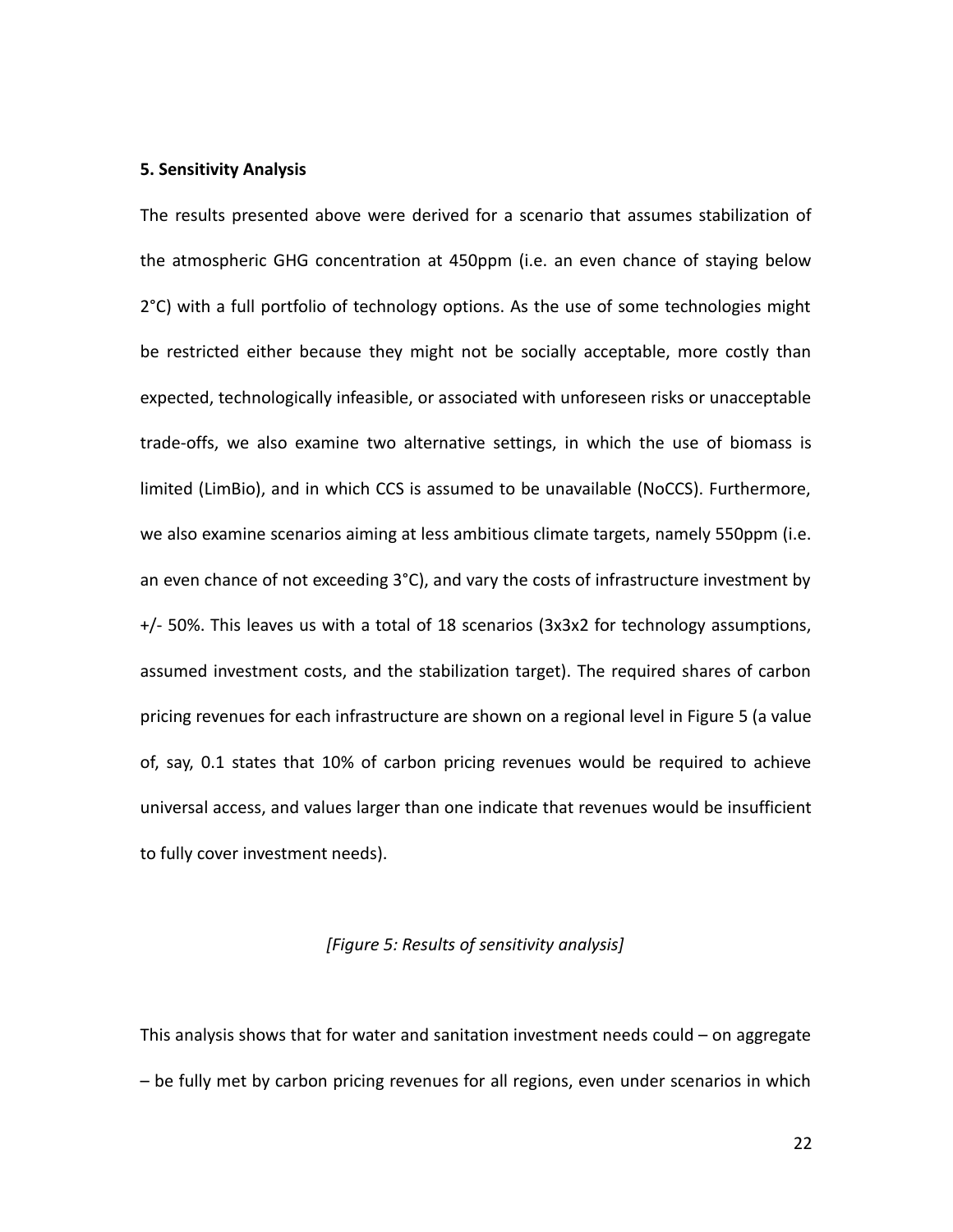relatively low revenues are generated for regions with large access gaps. For electricity, this is true for all regions except Sub-Saharan Africa (where revenues would be insufficient for scenarios with low revenues and high investment costs). This regionally aggregated perspective does not take into account the underlying differences between individual countries. For instance, even under the most optimistic assumptions on revenues as well as costs, a large number of countries in Sub-Saharan Africa would not be able to fully meet their investment needs for sanitation or electricity.

This sensitivity analysis also highlights that only under the most optimistic of assumptions (i.e. high revenues and low investment costs) carbon pricing revenues would be sufficient to finance universal access to telecommunication in Sub-Saharan Africa. The same is true for paving all unpaved roads in Latin America and South Asia. This optimistic scenario seems especially unlikely, as (perhaps in contrast to ICT equipment) significant cost reductions in road construction do not seem plausible. For Sub-Saharan Africa, by contrast, carbon pricing revenues would be insufficient to pave all roads even under the most favourable assumption, where total costs exceed revenues more than two-fold (and more than twelve-fold under the most pessimistic set of assumption).

### **6. Discussion**

One important qualification to our analysis is that it does not take into account the intrinsic link between infrastructure and economic growth. On the one hand, continued economic growth can be expected to help closing existing access gaps, even without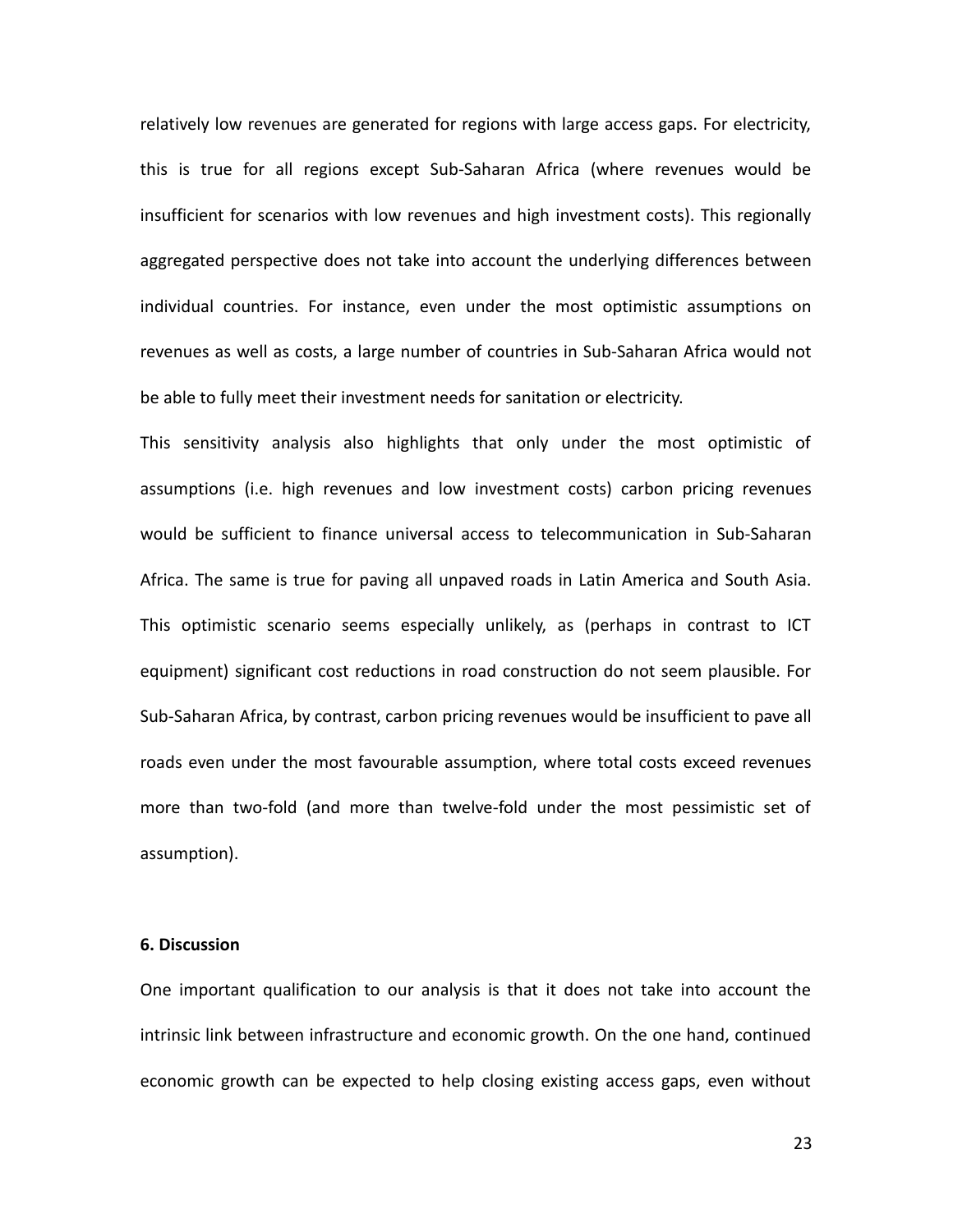new finance from innovative sources, such as carbon pricing. Including this aspect into our analysis would not only require plausible assumptions on future economic growth – a major challenge in its own right – but also a clear understanding of the determinants of infrastructure access. The related literature suggests considerable heterogeneity across countries far beyond what is explained by differences in income levels (Onyeji, Bazilian, and Nussbaumer 2012; Winkler et al. 2011). For this reason, projecting future access gaps as a function of assumed growth rates would probably do more to confound than to clarify our analysis. At the same time, it is plausible that infrastructure investments spur economic growth. Previous literature has highlighted the economic benefits of e.g. electrification (Grogan and Sadanand 2013) and roads (Shami 2012) for select countries. On the cross-country level, several authors have found large returns to infrastructure investments (Calderon and Serven 2014; Gupta et al. 2014). Yet, the coefficients estimated in these studies present an average over the sample and may hide a large degree of underlying heterogeneity. For this reason, it seems premature to simply apply these coefficients to assess how economic growth responds to infrastructure investment, as such an approach would need to assume that all countries respond in an identical way.

A further caveat is that not all infrastructure investments necessarily need to be financed by the government, but could see involvement by the private sector. The optimal composition of private and public provision of infrastructure services depends on the assessment of potential trade-offs between equity and efficiency considerations (Birdsall and Nellis 2003). In any case, with participation of the private sector, a lower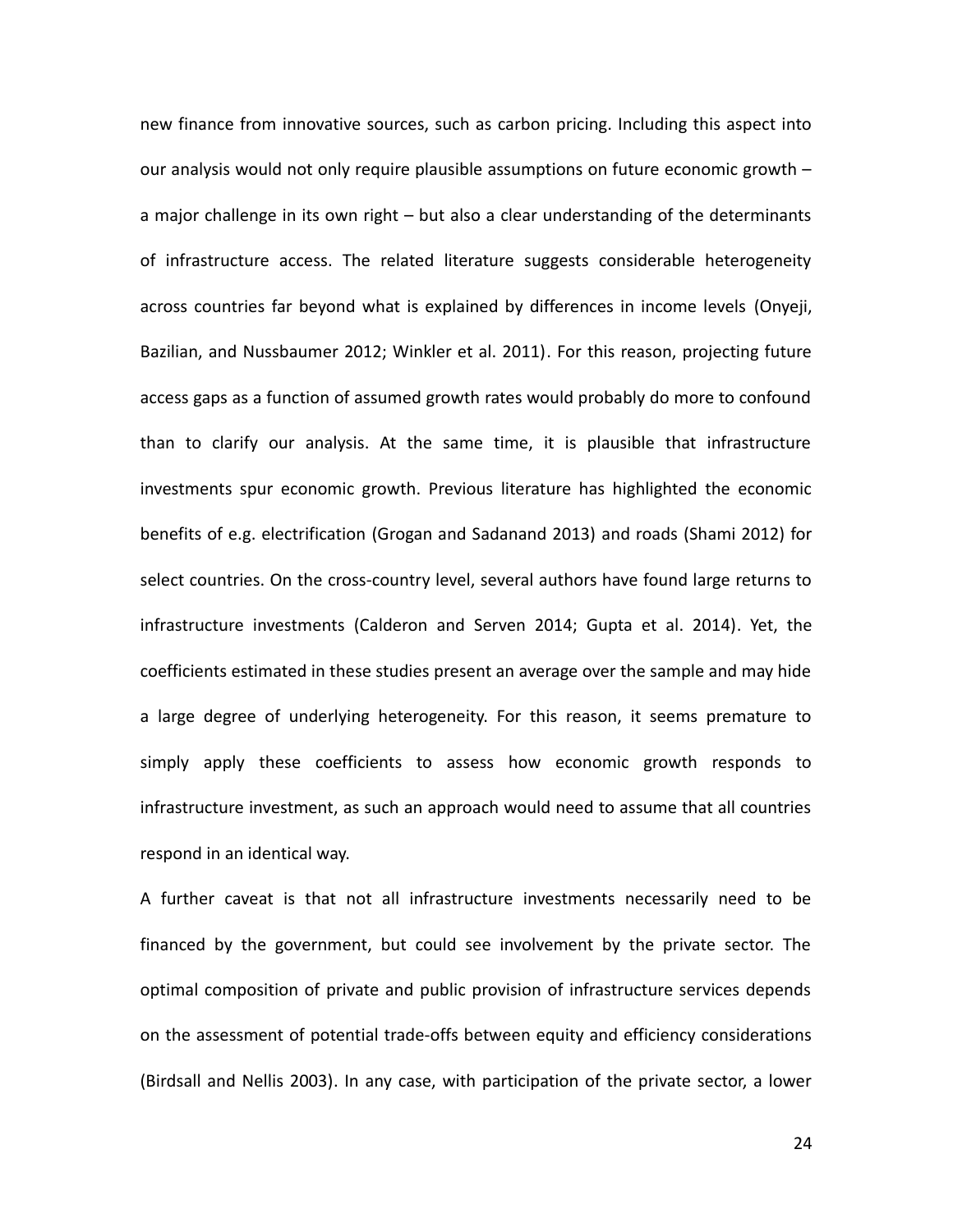share of carbon pricing revenues than the one indicated in our analysis would be required to achieve universal access. This point might be particularly relevant for ICT infrastructure, where substantial involvement of the public sector is common.

Due to both reasons stated above (i.e. economic growth and involvement of the private sector), our results should be regarded as conservative, as they indicate the share of carbon pricing revenues that would be sufficient to achieve universal access even if no improvements due to economic growth would occur, and even if the infrastructure investments were fully funded by the public sector.

Obviously, alternative uses of the proceeds from carbon pricing are conceivable. For instance, a certain fraction could be used for dedicated green technology policies, such as R&D subsidies or feed-in-tariffs (Dresner et al. 2006). Investing revenues from carbon pricing in infrastructure could also create synergies between climate change mitigation and adaptation, as areas lacking access to infrastructure services are particularly vulnerable to climate impacts (Malik and Smith 2012). Our analysis does not make explicit assumptions on what fraction of carbon pricing revenues will be directed toward these purposes. By calculating the share of revenues that would be required to achieve universal access to a particular type of infrastructure, it is left for the readers' judgement whether such revenue recycling is deemed to be realistic. In any case, it seems likely that investments that yield large development benefits while only requiring a few percent of carbon pricing revenues would stand a good chance of becoming actually implemented. Another aspect that needs to be considered is the practical implementation of a scheme that uses carbon pricing revenues for infrastructure investment. Clearly, carbon pricing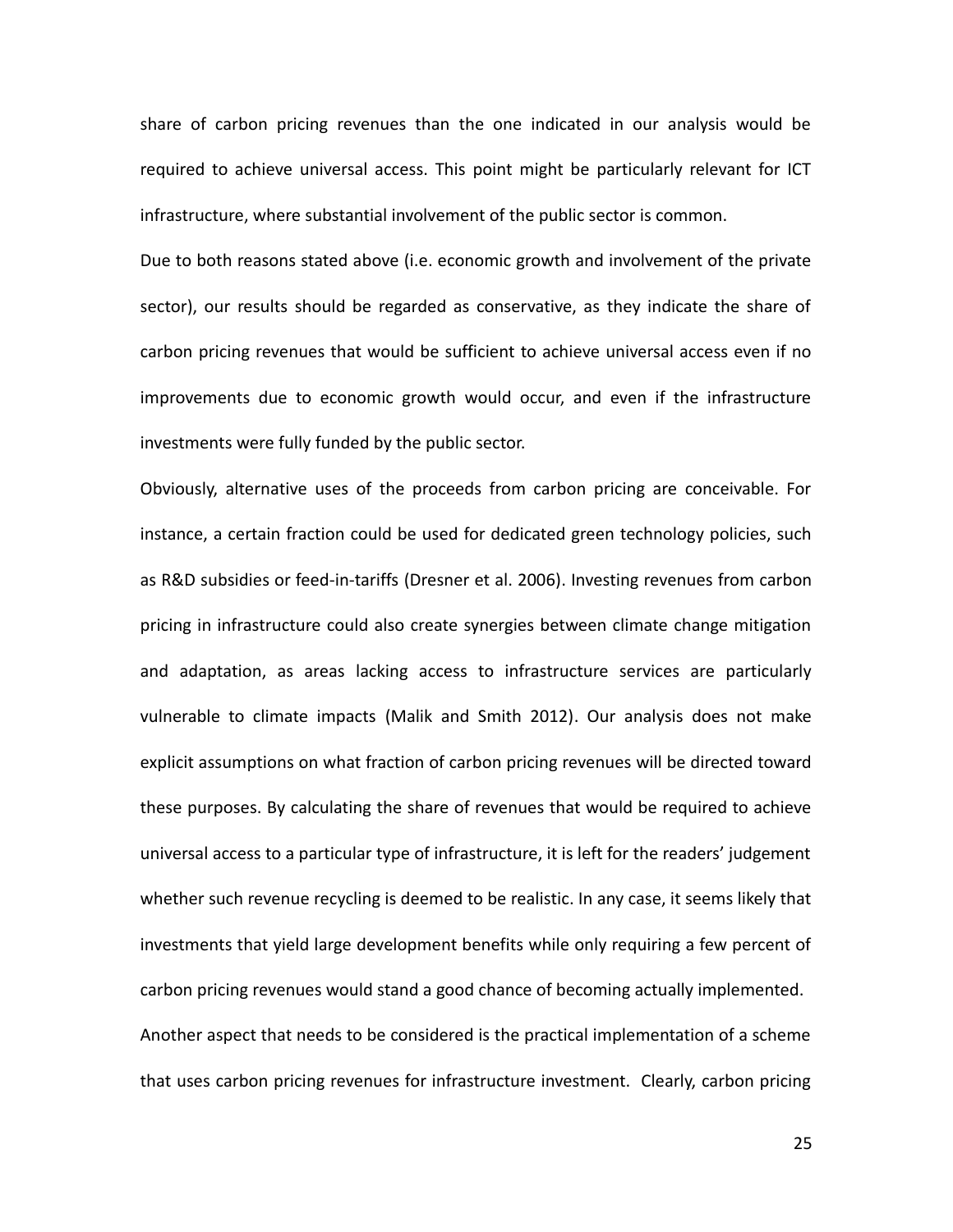imposes additional costs on consumers of energy services and are thus frequently opposed, at least in countries without either strong civil society or a well-established green industry (Never and Betz 2014). However, if combined with appropriate spending policies, these additional costs can easily be more than compensated by the benefits of infrastructure access, provided that high quality service delivery can be ensured by holding governments accountable for public sector performance (Fox 2015). Under such circumstances, recent research suggests that by earmarking revenues for uses that are regarded as worthwhile by the population, political feasibility of market-based environmental policies can be increased (Kallbekken, Kroll, and Cherry 2011). Hence, redirecting carbon pricing revenues to infrastructure investments could provide a mechanism that commits policy-makers to use these revenues in a pre-determined way and thus reduce opportunities for embezzlement. In addition, some fraction of the revenues from carbon pricing may be employed to compensate political losers, e.g. by lowering other taxes.

Finally, one could question the assumption of carbon pricing in developing countries in the near future. Without carbon prices, there would (at least in the absence of transfers from industrialized countries) of course be no revenues that could be invested in infrastructure. However, it seems highly unlikely that the 2°C target can be reached without carbon pricing in developing countries, and we point out that the potential to promote human development by investing the associated revenues could yield an incentive to implement carbon prices. We are rather optimistic that at least some carbon pricing in developing countries will prevail in the near future, as China, Korea,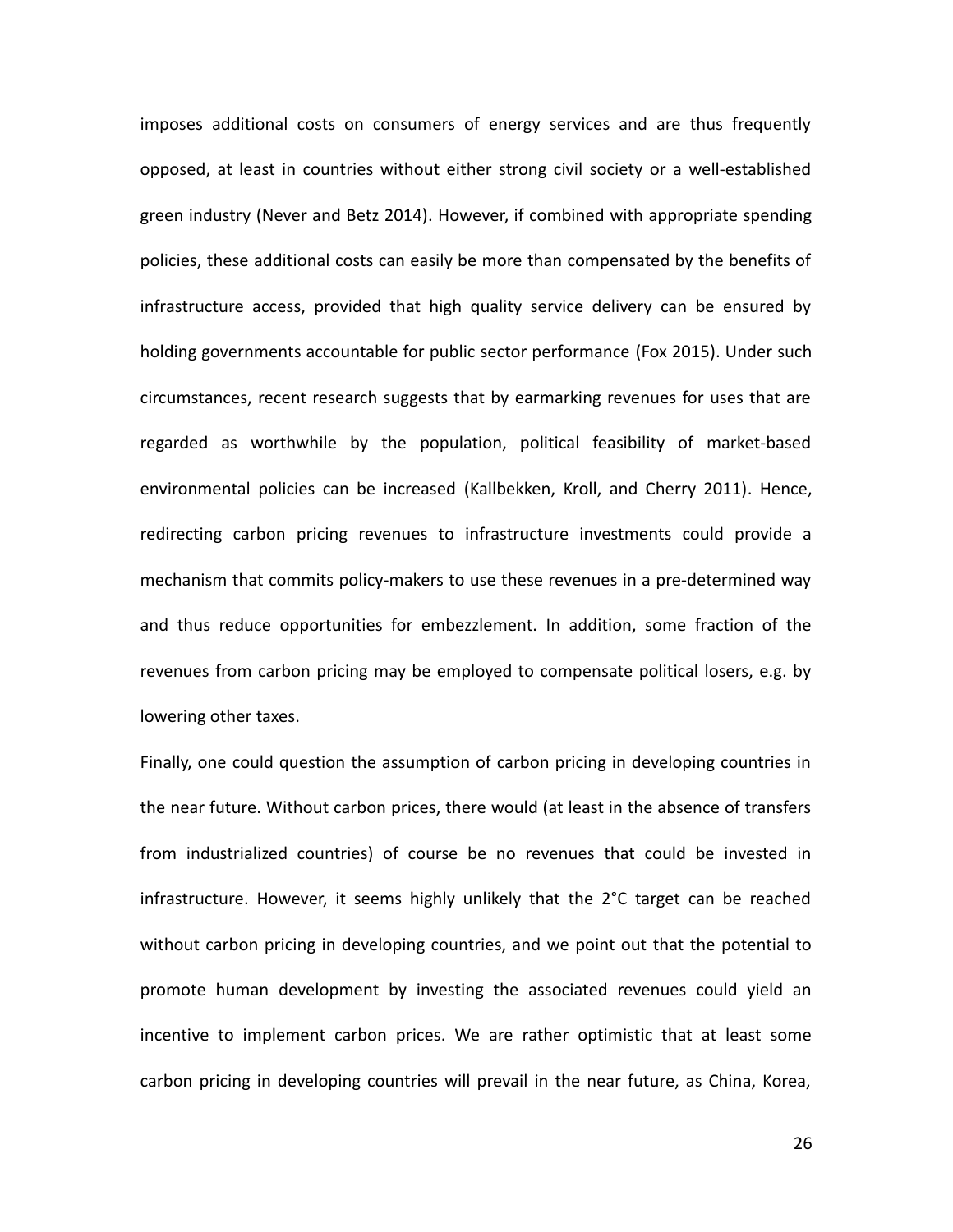Mexico, Chile and South Africa have either announced or already implemented policies that put a price on carbon (World Bank and Ecofys 2015), and REDD+ will likely generate additional for developing countries' government budgets (Koch et al. 2015). Furthermore, developing countries would receive funds to meet infrastructure investment needs if some part of carbon pricing revenues was transferred across countries, in line with the principle that the full incremental costs of climate change mitigation are to be covered by industrialized countries (UNFCCC 1992). Arguably, large financial transfers might be a politically contentious issue. Yet, it seems unlikely that developing countries will cover the full costs of emission reductions without any financial assistance, such that at least some support from industrialized countries, e.g. via the Green Climate Fund (GCF) (UNFCCC 2010), should be expected if ambitious climate change mitigation is realized. Even though to date it is unclear in how far the envisaged climate finance of US\$ 100 bn per year that shall be mobilized (by the year 2020) will indeed materialize, the GCF currently has US\$ 10.2 bn at its disposal to support mitigation and adaptation in developing countries.<sup>[10](#page-26-0)</sup> For this reason, at least some transfers are almost certain to occur. As a consequence, our benchmark scenario, which assumes no redistribution, should be regarded as a conservative estimate of the potential of carbon pricing revenues to finance infrastructure access.

## **7. Conclusions**

<span id="page-26-0"></span>10

http://unfccc.int/cooperation\_and\_support/financial\_mechanism/green\_climate\_fund/items/5869.php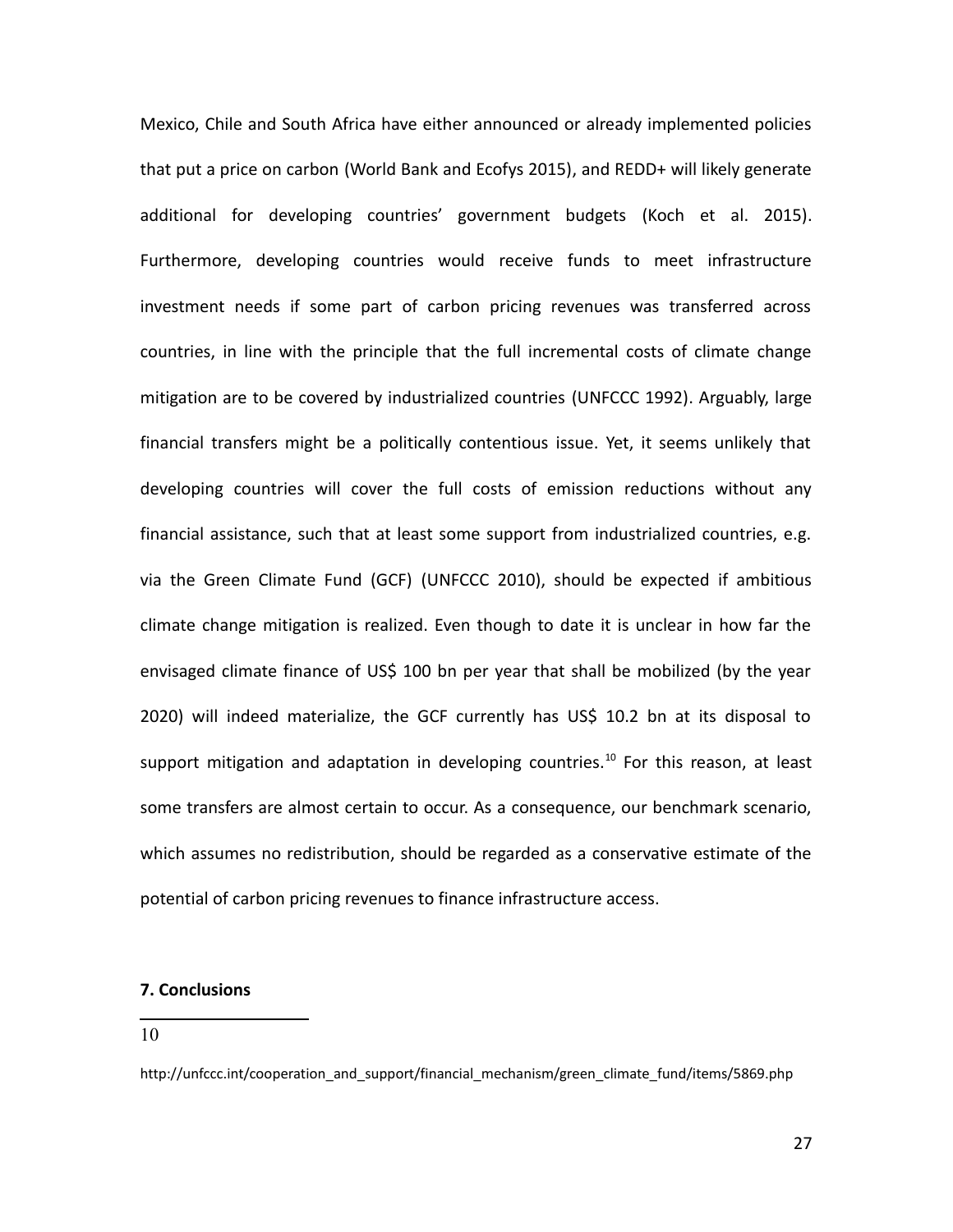In this paper we have examined how climate change mitigation and infrastructure access policies can be combined into a broader perspective of sustainable development. The results have highlighted the considerable potential of carbon pricing to generate revenues to close access gaps for water, sanitation, electricity, and telecommunications and to improve existing transport infrastructure.

The respective potentials show substantial variation across types of infrastructures and world regions. For the majority of countries, carbon pricing revenues would likely be sufficient to provide universal access to water, sanitation, electricity, and telecommunications, whereas investment needs for paving all unpaved roads would exceed carbon pricing revenues in most cases. Our results also highlight that for the majority of countries in Sub-Saharan Africa carbon pricing revenues would be insufficient to achieve universal access to all types of infrastructure other than water. This observation is due to the high access gaps as well as low carbon pricing revenues (resulting from low emissions) in this region.

In any case, it can be expected that the extent to which human development issues are taken into account in the emerging global climate regime will be crucial for its success or its failure. The results presented in this paper allow for a deeper understanding of the role of carbon pricing for human development. They might also help to guide the design of climate finance mechanisms. Currently, the discussion around climate finance mainly revolves around the envisaged level of funding, with little attention being paid to the question of how to ensure that the funds are spent effectively. For instance, experience with the Clean Development Mechanism (CDM), which was used to incentivize emission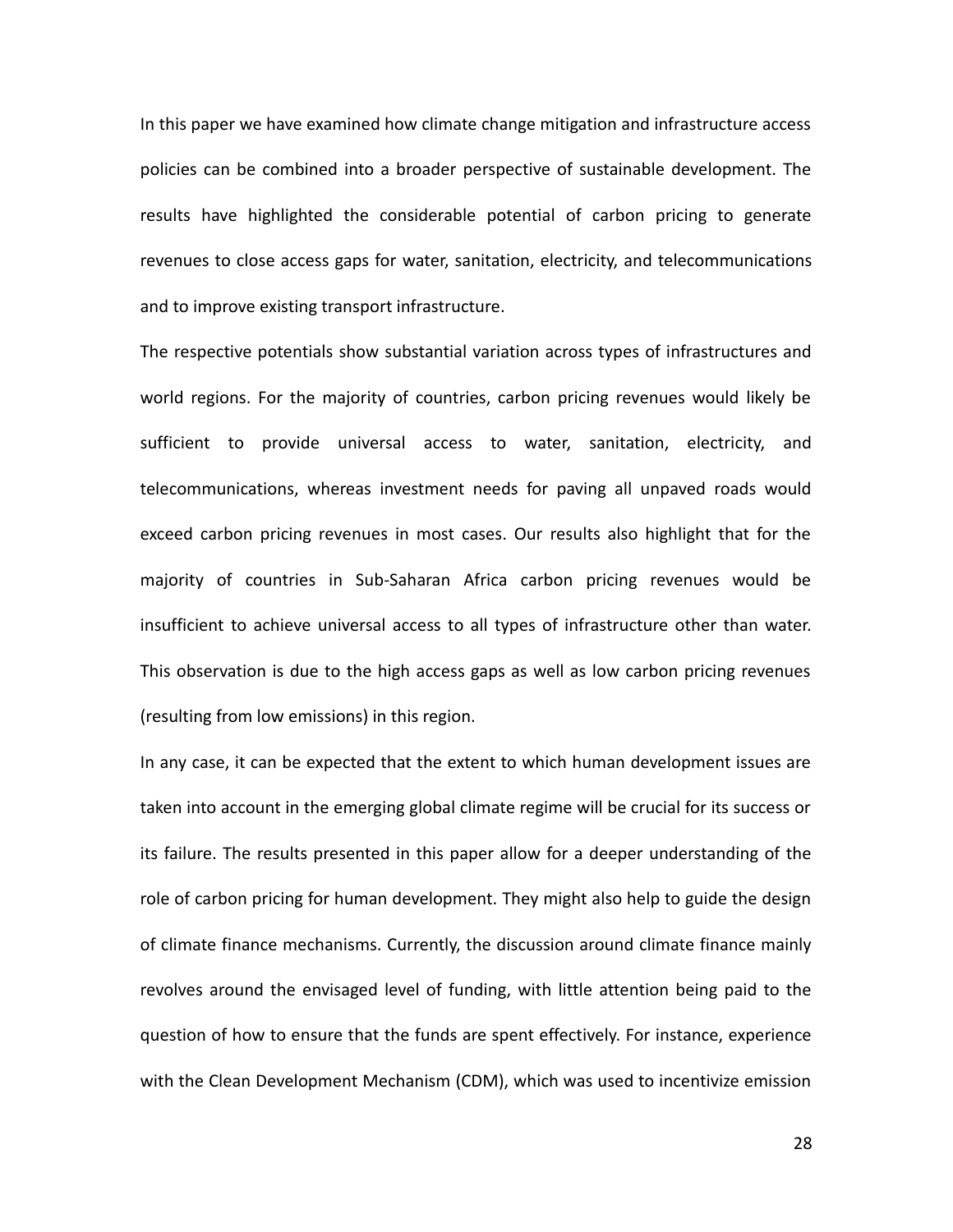reductions in developing countries under the Kyoto framework, suggests that this approach has not resulted in serious emission reductions (Schneider 2009). Hence, using available funds to support carbon pricing instead of project-based finance might not only permit cost-efficient emission reductions, but also leverage public revenues to promote human development goals.

#### **References**

- Alkire, Sabina. 2002. "Dimensions of Human Development." World Development 30 (2): 181–205.
- Binelli, Chiara, Matthew Loveless, and Stephen Whitefield. 2015. "What Is Social Inequality and Why Does It Matter? Evidence from Central and Eastern Europe." World Development 70 (June): 239–48. doi:10.1016/j.worlddev.2015.02.007.
- Birdsall, Nancy, and John Nellis. 2003. "Winners and Losers: Assessing the Distributional Impact of Privatization." World Development 31 (10): 1617–33.
- Blanford, Geoffrey J., Elmar Kriegler, and Massimo Tavoni. 2014. "Harmonization vs. Fragmentation: Overview of Climate Policy Scenarios in EMF27." Climatic Change 123 (3-4): 383–96. doi:10.1007/s10584-013-0951-9.
- Bowen, Alex. 2011. "Raising Climate Finance to Support Developing Country Action: Some Economic Considerations." Climate Policy 11 (3): 1020–36.

doi:10.1080/14693062.2011.582388.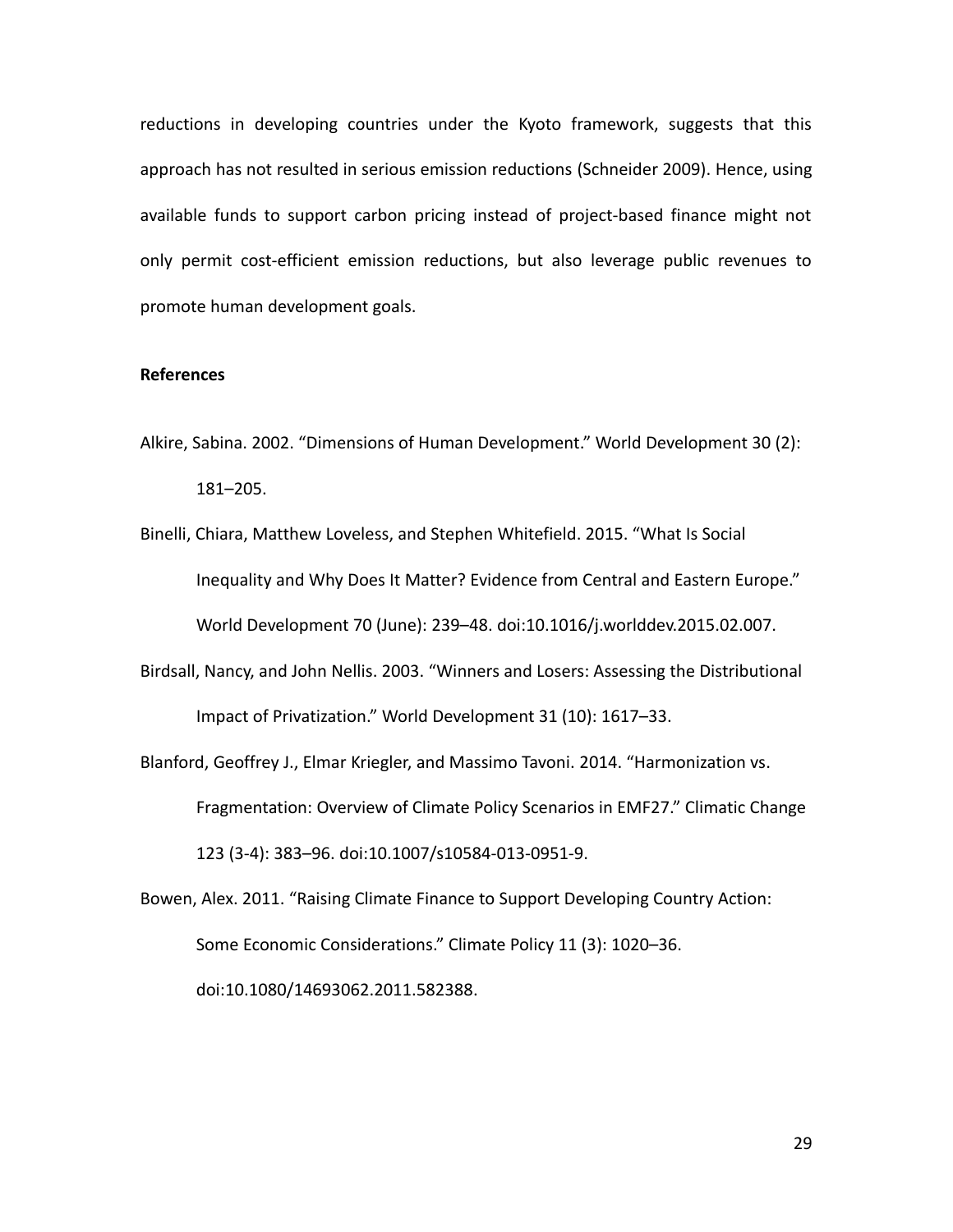- Calderon, Cesar A., and Luis Serven. 2014. "The Effects of Infrastructure Development on Growth and Income Distribution." Annals of Economics and Finance 15 (2): 521– 34.
- Dresner, Simon, Louise Dunne, Peter Clinch, and Christiane Beuermann. 2006. "Social and Political Responses to Ecological Tax Reform in Europe: An Introduction to the Special Issue." Energy Policy 34 (8): 895 – 904.

doi:http://dx.doi.org/10.1016/j.enpol.2004.08.043.

- Drèze, Jean, and Amartya Sen. 2013. An Uncertain Glory: India and Its Contradictions. Princeton University Press.
- Edenhofer, Ottmar, Christian Flachsland, Michael Jakob, and Kai Lessmann. 2014. "The Atmosphere as a Global Commons – Challenges for International Cooperation and Governance." In Semmler, W., L. Bernard (ed.): The Handbook on the Macroeconomics of Climate Change. Oxford University Press.
- Edenhofer, Ottmar, Michael Jakob, Felix Creutzig, Christian Flachsland, Sabine Fuss, Martin Kowarsch, Kai Lessmann, Linus Mattauch, Jan Siegmeier, and Jan Christoph Steckel. 2015. "Closing the Emission Price Gap." Global Environmental Change.
- Edenhofer, Ottmar, Susanne Kadner, Christoph von Stechow, Gregor Schwerhoff, and Gunnar Luderer. 2014. "Linking Climate Change Mitigation Research to Sustainable Development." In Handbook of Sustainable Development. Second Edition. Edited by Giles Atkinson, Simon Dietz, Eric Neumayer and Matthew Agarwala. DOI 10.4337/9781782544708.00044.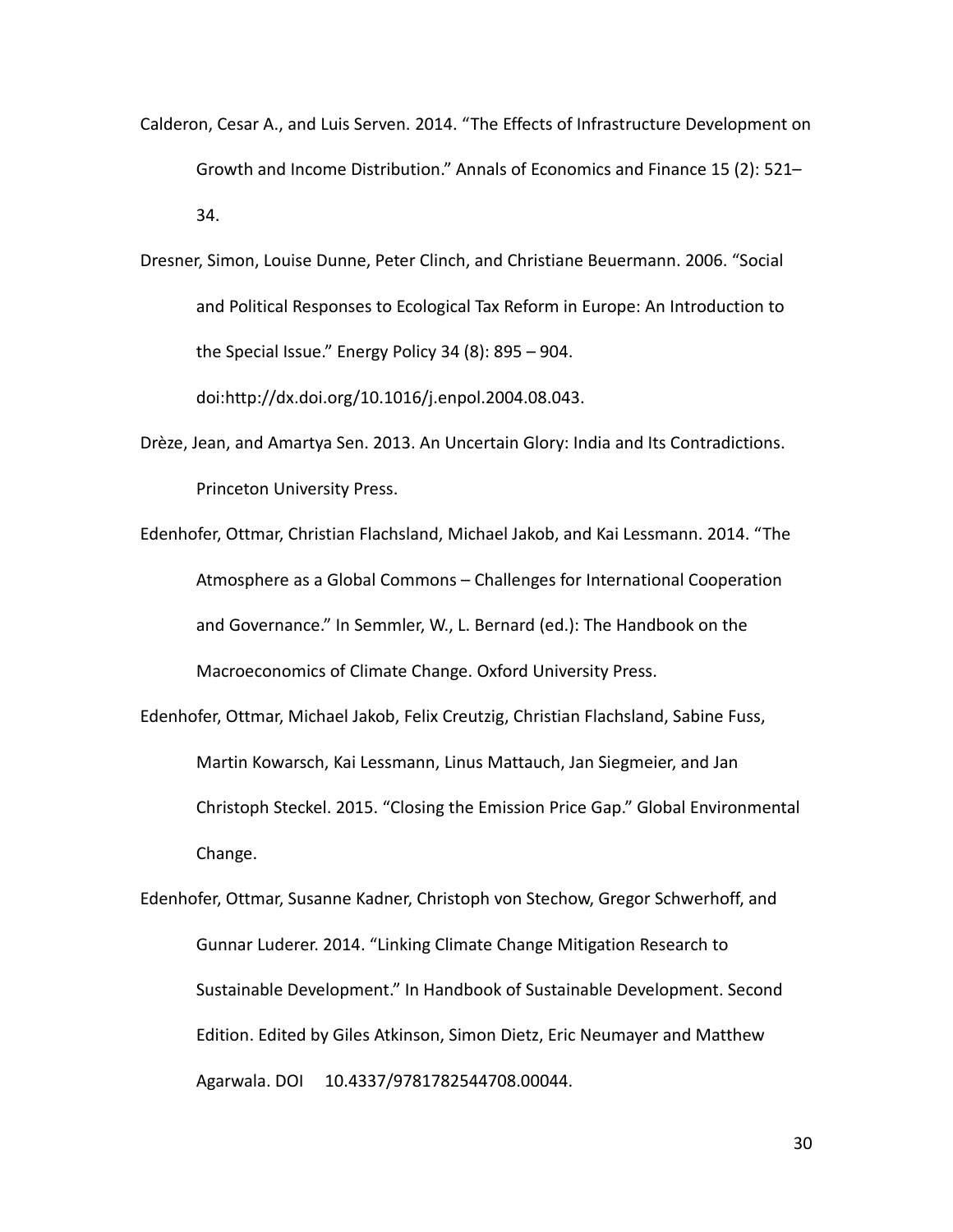- Fox, Jonathan A. 2015. "Social Accountability: What Does the Evidence Really Say?" World Development 72 (August): 346–61. doi:10.1016/j.worlddev.2015.03.011.
- Goulder, L. H., and I. W. H. Parry. 2008. "Instrument Choice in Environmental Policy." Review of Environmental Economics and Policy 2 (2): 152–74. doi:10.1093/reep/ren005.
- Goulder, Lawrence H. 2013. "Climate Change Policy's Interactions with the Tax System." Energy Economics 40 (December): S3–S11. doi:10.1016/j.eneco.2013.09.017.
- Griggs, David, Mark Stafford-Smith, Owen Gaffney, Johan Rockström, Marcus C. Öhman, Priya Shyamsundar, Will Steffen, Gisbert Glaser, Norichika Kanie, and Ian Noble. 2013. "Policy: Sustainable Development Goals for People and Planet." Nature 495 (7441): 305–7.
- Grogan, Louise, and Asha Sadanand. 2013. "Rural Electrification and Employment in Poor Countries: Evidence from Nicaragua." World Development 43 (March): 252– 65. doi:10.1016/j.worlddev.2012.09.002.
- Gupta, Sanjeev, Alvar Kangur, Chris Papageorgiou, and Abdoul Wane. 2014. "Efficiency-Adjusted Public Capital and Growth." World Development 57 (May): 164–78. doi:10.1016/j.worlddev.2013.11.012.

Haites, Erik. 2011. "Climate Change Finance." Climate Policy 11: 963–69.

Halsnæs, Kirsten, and Amit Garg. 2011. "Assessing the Role of Energy in Development and Climate Policies—Conceptual Approach and Key Indicators." World Development 39 (6): 987–1001. doi:10.1016/j.worlddev.2010.01.002.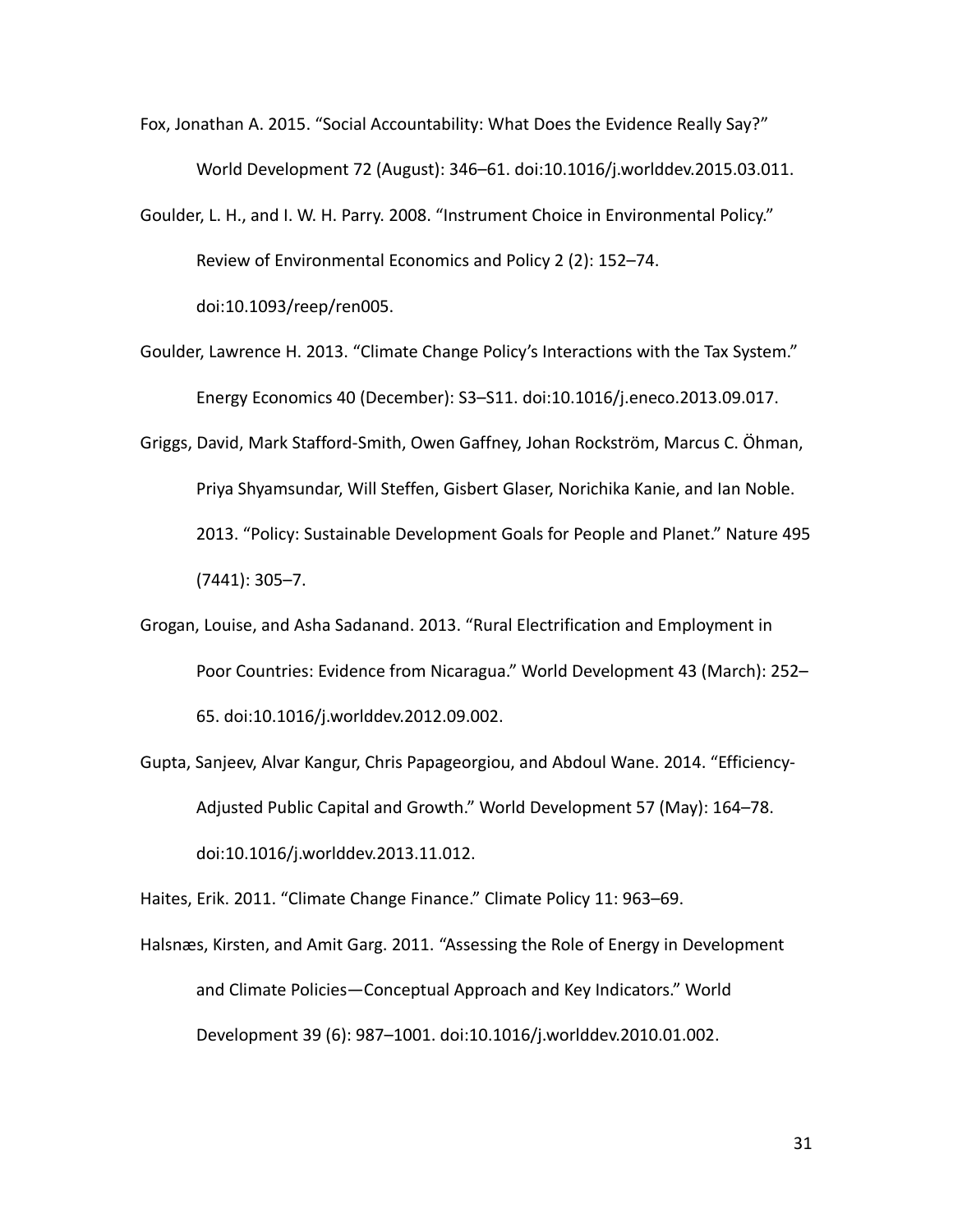Hutton, Guy. 2012. "Global Costs and Benefits of Drinking-Water Supply and Sanitation Interventions to Reach the MDG Target and Universal Coverage".

WHO/HSE/WSH/12.01.

http://www.who.int/water\_sanitation\_health/publications/2012/globalcosts.pdf

IEA. 2013. "Global Land Transport Infrastructure Requirements: Estimating Road and Railway Infrastructure Capacity and Costs to 2050."

http://www.iea.org/publications/freepublications/publication/transportinfrastru ctureinsights final web.pdf.

- IPCC. 2014a. Climate Change 2014: Impacts, Adaptation, and Vulnerability IPCC Working Group II Contribution to AR5. http://www.ipcc.ch/report/ar5/wg2/.
- IPCC. 2014b. "Climate Change 2014: Mitigation of Climate Change IPCC Working Group III Contribution to AR5." https://www.ipcc.ch/report/ar5/wg3/.
- ITU. 2014. World Telecommunication/ICT Indicators Database, 18th Edition.

http://www.itu.int/en/ITU-D/Statistics/Pages/publications/wtid.aspx.

- Jacoby, Hanan C. 2000. "Access to Markets and the Benefits of Rural Roads." Economic Journal 110 (465): 713–37.
- Jakob, Michael, Claudine Chen, Sabine Fuss, Annika Marxen, and Ottmar Edenhofer. 2015. "Development Incentives for Fossil Fuel Subsidy Reform." Nature Clim. Change 5 (8): 709–12.
- Jakob, Michael, and Ottmar Edenhofer. 2014. "Green Growth, Degrowth, and the Commons." Oxford Review of Economic Policy 30(3).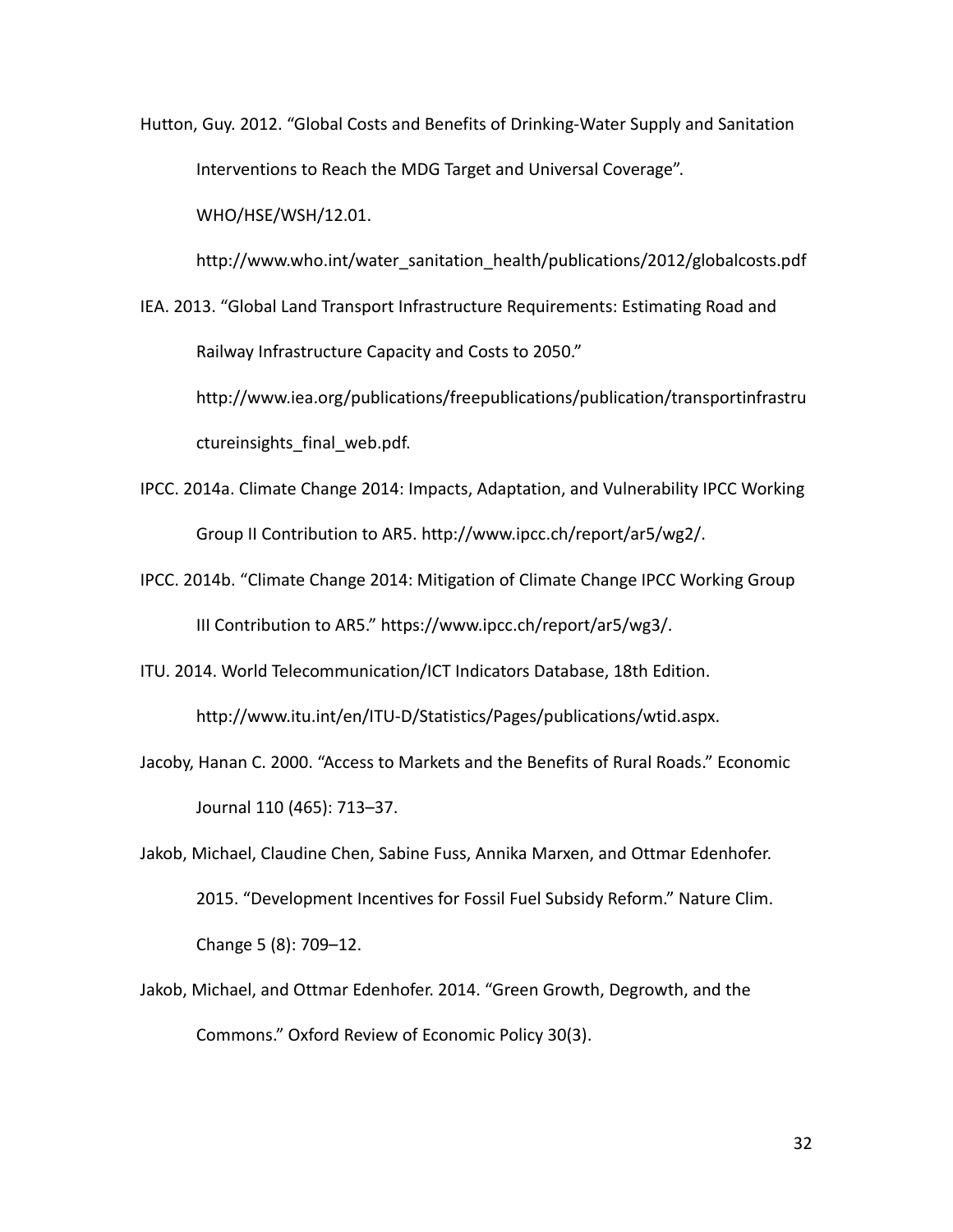- Jakob, Michael, and Jan Christoph Steckel. 2014. "How Climate Change Mitigation Could Harm Development in Poor Countries: How Climate Change Mitigation Could Harm." Wiley Interdisciplinary Reviews: Climate Change 5 (2): 161–68. doi:10.1002/wcc.260.
- Jakob, Michael, Jan Christoph Steckel, Christian Flachsland, and Lavinia Baumstark. 2015. "Climate Finance for Developing Country Mitigation: Blessing or Curse?" Climate and Development 7 (1): 1–15. doi:10.1080/17565529.2014.934768.
- Jha, Raghbendra. 2004. "Innovative Sources of Development Finance: Global Cooperation in the Twenty-First Century." World Economy 27 (2): 193–214. doi:10.1111/j.1467-9701.2004.00596.x.
- Kallbekken, Steffen, Stephan Kroll, and Todd L. Cherry. 2011. "Do You Not like Pigou, or Do You Not Understand Him? Tax Aversion and Revenue Recycling in the Lab." Journal of Environmental Economics and Management 62 (1): 53–64. doi:10.1016/j.jeem.2010.10.006.

Koch, Nicolas, Wolf Heinrich Reuter, Sabine Fuss, and Godefroy Grosjean. 2015. "Permits vs. Offsets under Investment Uncertainty."

http://papers.ssrn.com/sol3/papers.cfm?abstract\_id=2711321.

Krey, Volker, Gunnar Luderer, Leon Clarke, and Elmar Kriegler. 2014. "Getting from Here to There – Energy Technology Transformation Pathways in the EMF27 Scenarios." Climatic Change 123 (3-4): 369–82. doi:10.1007/s10584-013-0947-5. Kriegler, Elmar, John P. Weyant, Geoffrey J. Blanford, Volker Krey, Leon Clarke, Jae

Edmonds, Allen Fawcett, et al. 2014. "The Role of Technology for Achieving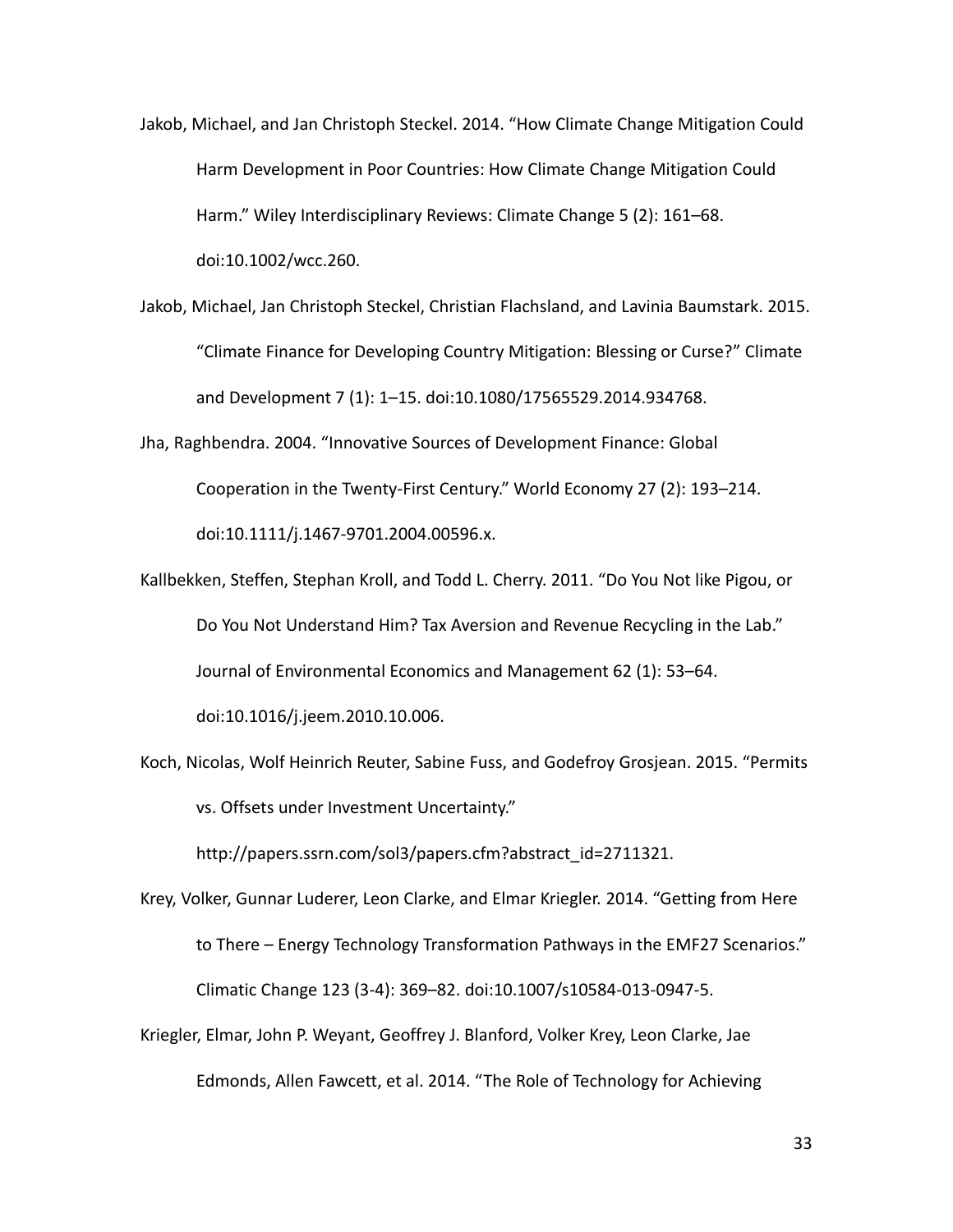Climate Policy Objectives: Overview of the EMF 27 Study on Global Technology and Climate Policy Strategies." Climatic Change 123 (3-4): 353–67.

doi:10.1007/s10584-013-0953-7.

- Luderer, Gunnar, Valentina Bosetti, Michael Jakob, Marian Leimbach, Jan C. Steckel, Henri Waisman, and Ottmar Edenhofer. 2011. "The Economics of Decarbonizing the Energy System—results and Insights from the RECIPE Model Intercomparison." Climatic Change 114 (1): 9–37. doi:10.1007/s10584-011-0105 x.
- Malik, Arun S., and Stephen C. Smith. 2012. "Adaptation to Climate Change in Low-Income Countries: Lessons from Current Research and Needs from Future Research." Climate Change Economics 03 (02): 1250005.

doi:10.1142/S2010007812500054.

Mattoo, Aaditya, and Arvind Subramanian. 2012. "Equity in Climate Change: An Analytical Review." World Development 40 (6): 1083–97.

doi:10.1016/j.worlddev.2011.11.007.

Never, Babette, and Joachim Betz. 2014. "Comparing the Climate Policy Performance of Emerging Economies." World Development 59 (July): 1–15.

doi:10.1016/j.worlddev.2014.01.016.

OECD. 2014. "Aid Statisitcs." http://www.oecd.org/dac/stats/.

Onyeji, Ijeoma, Morgan Bazilian, and Patrick Nussbaumer. 2012. "Contextualizing Electricity Access in Sub-Saharan Africa." Energy for Sustainable Development 16 (4): 520–27. doi:10.1016/j.esd.2012.08.007.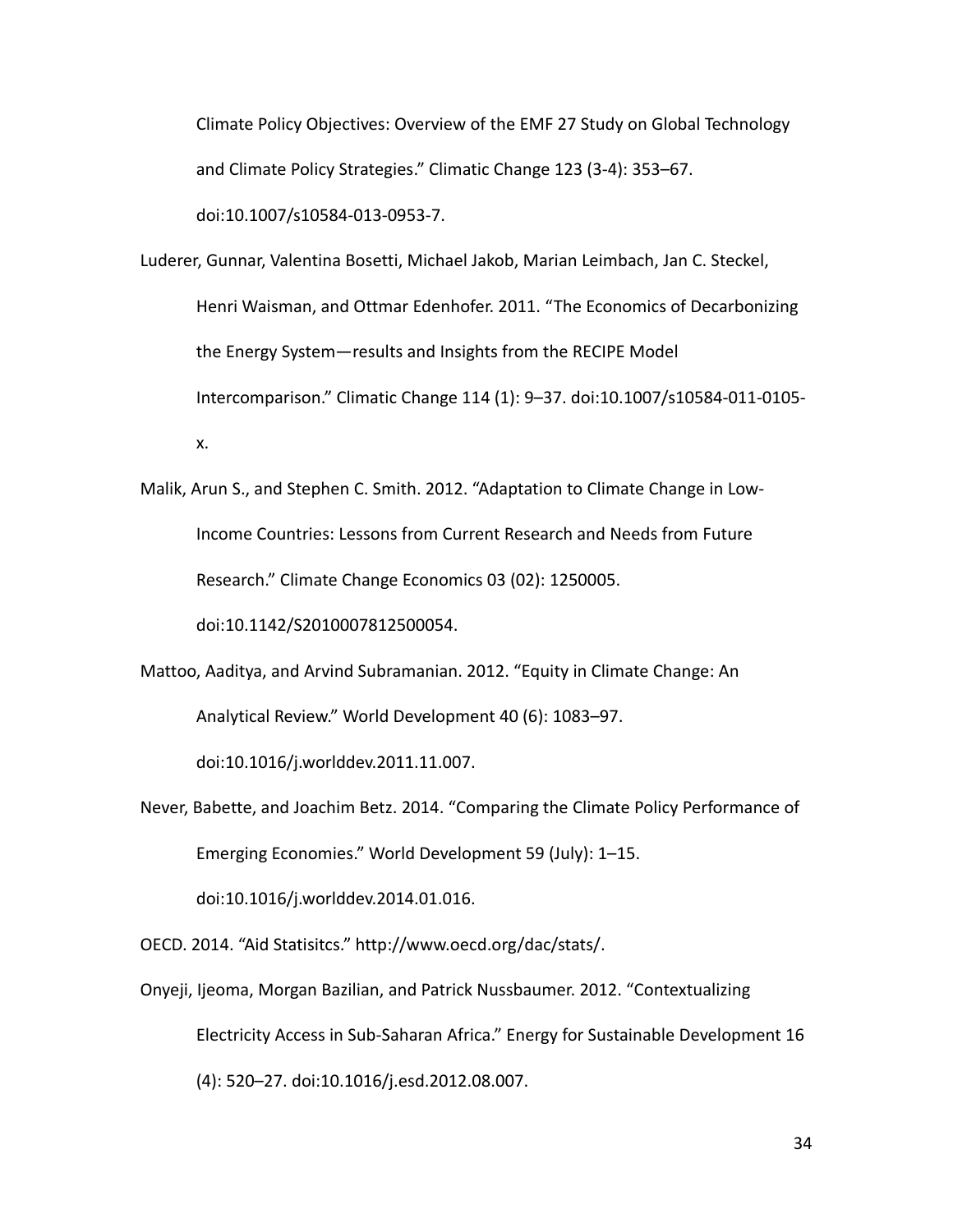- Pachauri, Shonali. 2014. "Household Electricity Access a Trivial Contributor to CO2 Emissions Growth in India." Nature Climate Change 4 (12): 1073–76. doi:10.1038/nclimate2414.
- Pachauri, Shonali, Bas J van Ruijven, Yu Nagai, Keywan Riahi, Detlef P van Vuuren, Abeeku Brew-Hammond, and Nebojsa Nakicenovic. 2013. "Pathways to Achieve Universal Household Access to Modern Energy by 2030." Environmental Research Letters 8 (2): 024015. doi:10.1088/1748-9326/8/2/024015.
- Rao, Narasimha D., Keywan Riahi, and Arnulf Grubler. 2014. "Climate Impacts of Poverty Eradication." Nature Climate Change 4 (9): 749–51.

Raupach, Michael R., Steven J. Davis, Glen P. Peters, Robbie M. Andrew, Josep G. Canadell, Philippe Ciais, Pierre Friedlingstein, Frank Jotzo, Detlef P. van Vuuren, and Corinne Le Quéré. 2014. "Sharing a Quota on Cumulative Carbon Emissions." Nature Climate Change 4 (10): 873–79. doi:10.1038/nclimate2384.

- Schneider, Lambert. 2009. "A Clean Development Mechanism with Global Atmospheric Benefits for a Post-2012 Climate Regime." International Environmental Agreements: Politics, Law and Economics 9 (2): 95–111. doi:10.1007/s10784-009- 9095-9.
- Shami, Mahvish. 2012. "The Impact of Connectivity on Market Interlinkages: Evidence from Rural Punjab." World Development 40 (5): 999–1012.

doi:10.1016/j.worlddev.2011.11.019.

UN. 2013. "World Population Prospects: The 2012 Revision." http://esa.un.org/wpp/. UNFCCC. 1992. United Nations Framework Convention on Climate Change.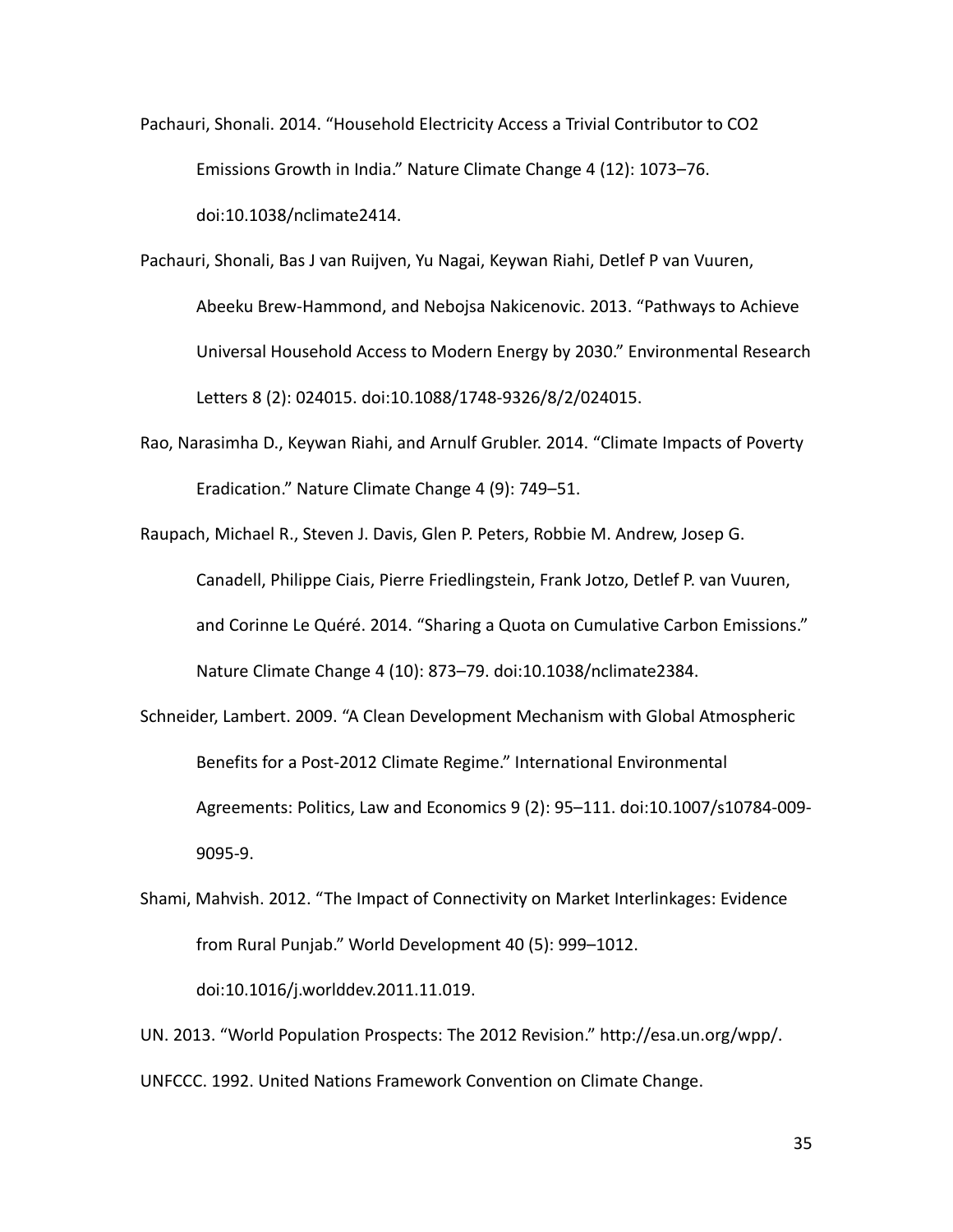UNFCCC. 2010. "Decision 1/CP.16."

http://unfccc.int/resource/docs/2010/cop16/eng/07a01.pdf#page=2.

UNFCCC. 2011. "Decision 1/CP.17."

http://unfccc.int/resource/docs/2011/cop17/eng/09a01.pdf#page=2.

UNTT Working Group on Sustainable Development Financing. 2013. "UN System Task Team on the Post-2015 UN Development Agenda Working Group on 'Financing for Sustainable Development'. Executive Summary."

https://sustainabledevelopment.un.org/content/documents/2091Executive

%20Summary-UNTT%20WG%20on%20SDF.pdf.

Winkler, Harald, André Felipe Simões, Emilio Lèbre la Rovere, Mozaharul Alam, Atiq Rahman, and Stanford Mwakasonda. 2011. "Access and Affordability of Electricity in Developing Countries." World Development 39 (6): 1037–50. doi:10.1016/j.worlddev.2010.02.021.

World Bank. 2012. "Turn Down the Heat: Why a 4°C Warmer World Must Be Avoided." http://documents.worldbank.org/curated/en/2012/11/17097815/turn-downheat-4%C2%B0c-warmer-world-must-avoided.

World Bank. 2013. "Financing For Development Post-2015."

https://www.worldbank.org/content/dam/Worldbank/document/Poverty %20documents/WB-PREM%20financing-for-development-pub-10-11-13web.pdf. World Bank. 2014. World Development Indicators.

http://databank.worldbank.org/data/views/variableselection/selectvariables.asp x?source=world-development-indicators.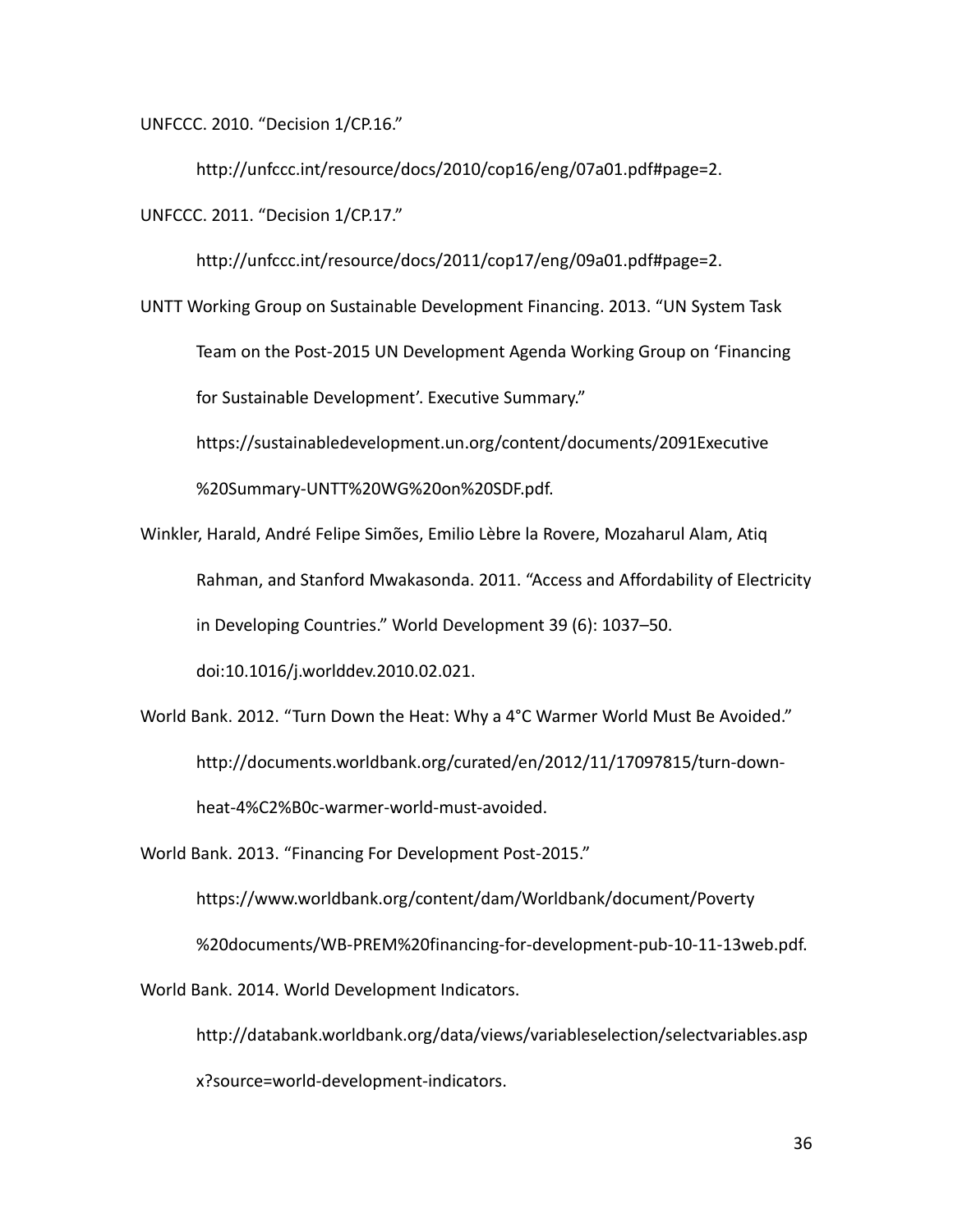World Bank, and Ecofys. 2015. "Carbon Pricing Watch 2015 : An Advance Brief from the

State and Trends of Carbon Pricing 2015 Report."

http://documents.worldbank.org/curated/en/2015/05/24528977/carbon-

pricing-watch-2015-advance-brief-state-trends-carbon-pricing-2015-report-

released-late-2015.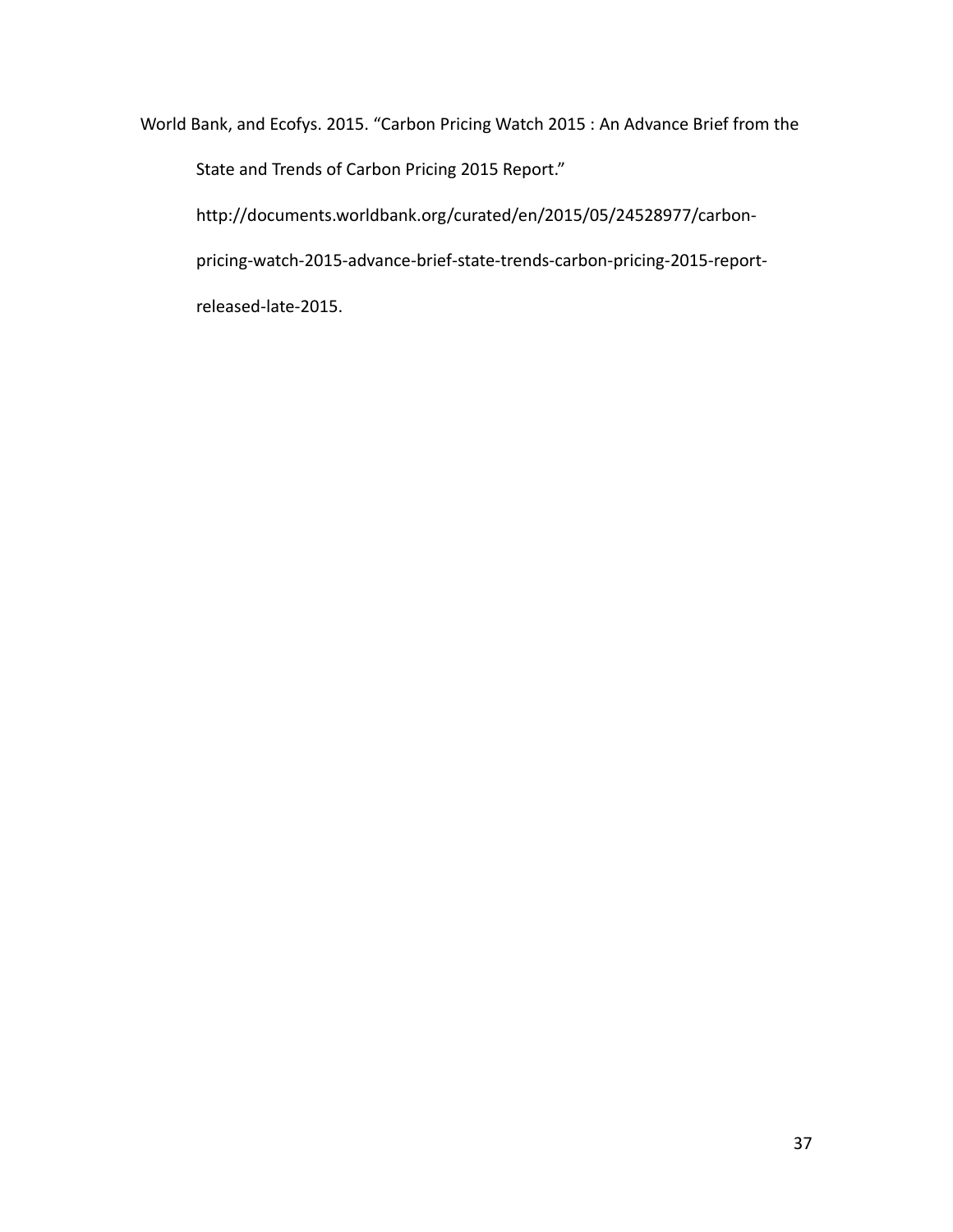## **Tables and Figures**



**Figure 1: Emissions and carbon prices (in year 2005 US\$) in the year 2020 for the 450ppm scenario, which exhibits an even chance to limit global warming in the year 2100 to below 2°C compared to the pre-industrial level. Data are from the EM-F27 model comparison (Blanford, Kriegler, and Tavoni 2014; Krey et al. 2014; Kriegler et al. 2014) for four regions: Asia (purple), Latin America (orange), Middle East and Africa (green) and the OECD (blue). Negative emissions imply removal of emissions from the atmosphere from e.g. biomass and CCS (BECCS) or afforestation. The dashed iso-revenue curves indicate all points that correspond to revenues from carbon pricing of US\$ 100 bn, 500 bn, and 1 trn, respectively.**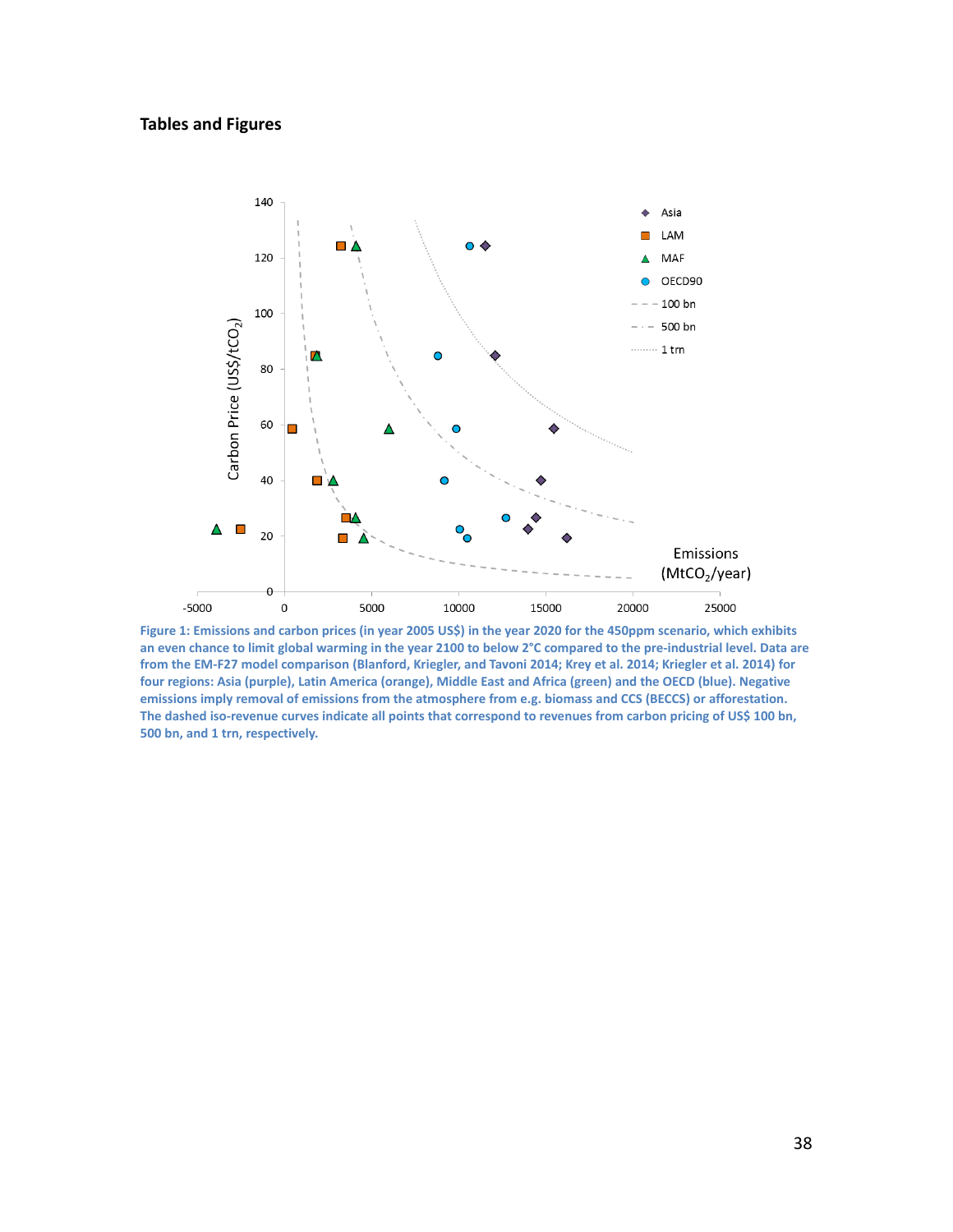| <b>VARIABLES</b>    | (1)<br>p2020 | (2)<br>p2020 | (3)<br>p2020 | (4)<br>p2020 |
|---------------------|--------------|--------------|--------------|--------------|
| <b>PPM450</b>       | 27.79        | 62.56**      | 27.79        | 63.67**      |
|                     | (37.99)      | (23.77)      | (39.34)      | (24.15)      |
| <b>NoCCS</b>        | 8.422        | 52.08*       | 8.422        | 53.44*       |
|                     | (37.99)      | (28.94)      | (39.34)      | (29.57)      |
| <b>LimBio</b>       | 2.996        | 11.51        | 2.996        | 11.79        |
|                     | (37.99)      | (28.18)      | (39.34)      | (28.90)      |
| PPM450_NoCCS        | 99.77*       |              | 100.9*       |              |
|                     | (56.90)      |              | (58.36)      |              |
| PPM450_LimBio       | 16.27        |              | 16.07        |              |
|                     | (55.10)      |              | (56.79)      |              |
| <b>AIM</b>          | 15.23        | $-0.213$     |              |              |
|                     | (38.19)      | (36.36)      |              |              |
| <b>GCAM</b>         | $-8.103$     | $-23.54$     |              |              |
|                     | (38.19)      | (36.36)      |              |              |
| <b>IMAGE</b>        | 22.79        | 1.050        |              |              |
|                     | (42.47)      | (39.01)      |              |              |
| <b>MESSAGE</b>      | $-2.054$     | $-17.49$     |              |              |
|                     | (38.19)      | (36.36)      |              |              |
| <b>POLES</b>        | 12.96        | $-2.475$     |              |              |
|                     | (38.19)      | (36.36)      |              |              |
| <b>REMIND</b>       | 95.60**      | 80.16**      |              |              |
|                     | (38.19)      | (36.36)      |              |              |
| <b>WITCH</b>        | 14.87        | $-7.919$     |              |              |
|                     | (39.92)      | (37.31)      |              |              |
| Constant            |              |              | 21.61        | 3.673        |
|                     |              |              | (27.82)      | (23.40)      |
| <b>Observations</b> | 39           | 39           | 39           | 39           |
| <b>R-squared</b>    | 0.625        | 0.577        | 0.292        | 0.220        |

<span id="page-38-0"></span>**Table 1: Results of regression analysis to explain carbon prices in the year 2020 in different stabilization scenarios. Standard errors in parentheses, \*\*\* p<0.01, \*\* p<0.05, \* p<0.1**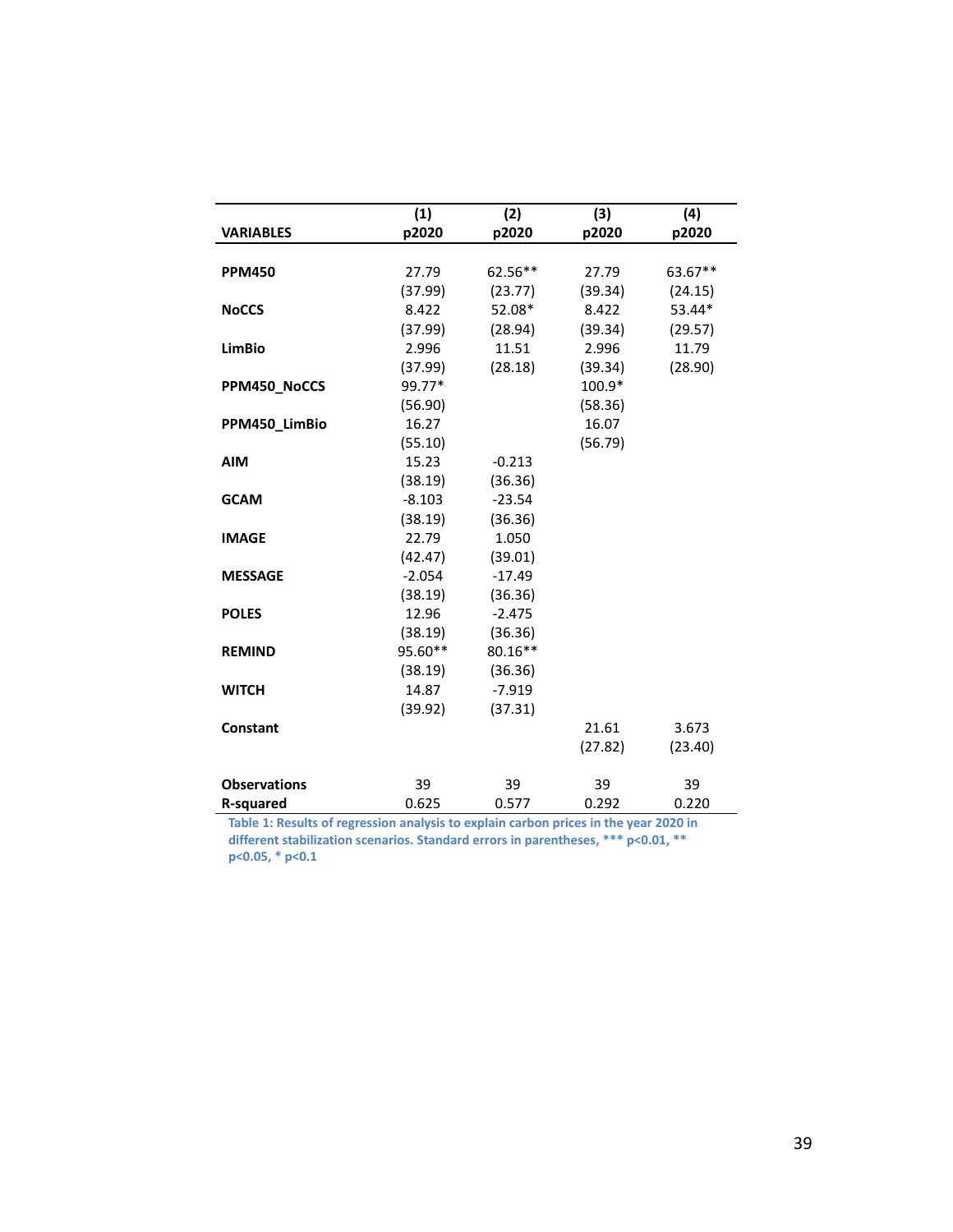

**Figure 2: Average annual revenues from carbon pricing under different stabilization scenarios (450ppm and 550ppm) and technological assumptions (full technology portfolio, limited availability of biomass, and unavailability of CCS) by region in constant year 2005 US\$ bn.**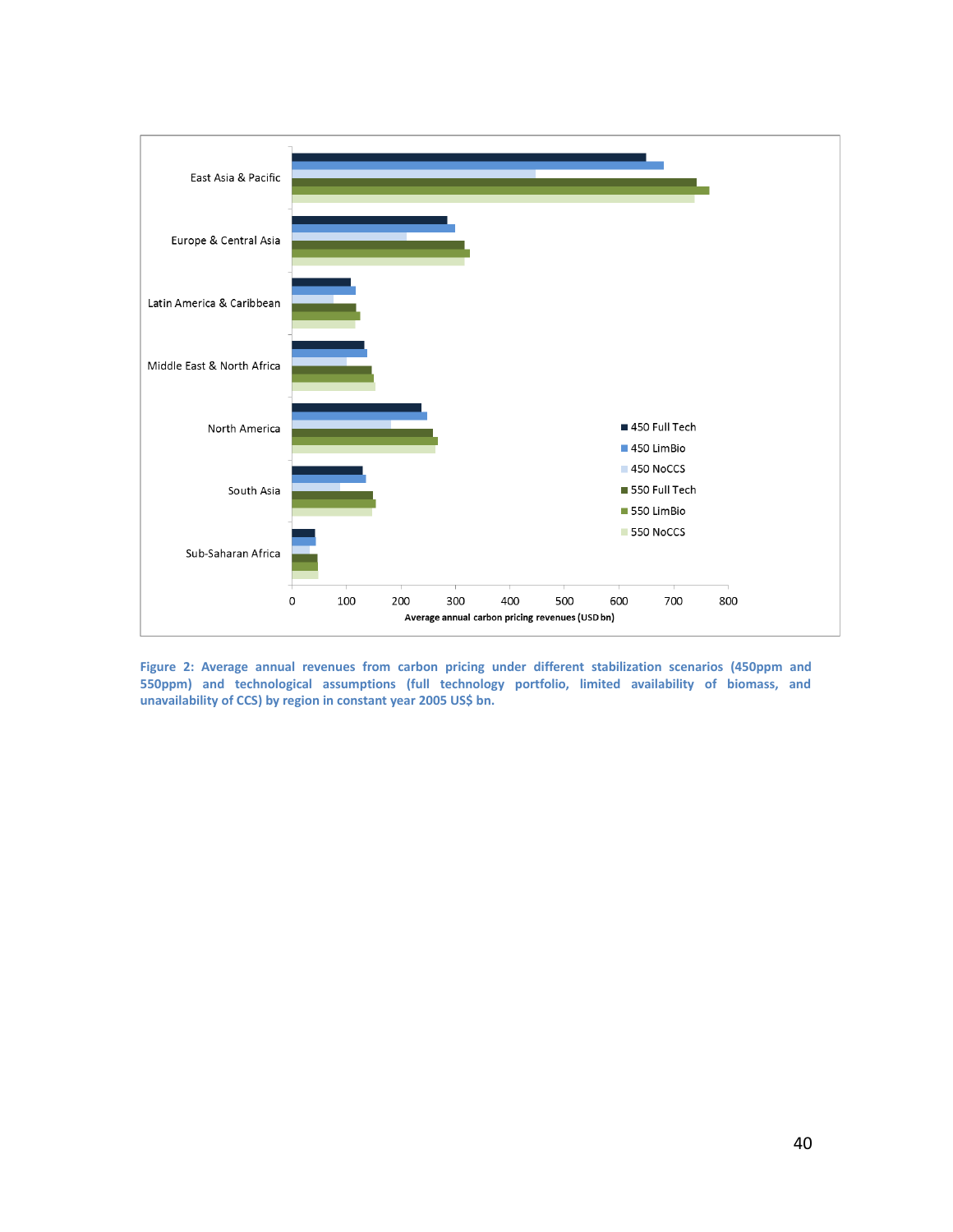

**Figure 3: Average annual revenues from carbon pricing under different assumptions on how revenues are distributed by region in constant year 2005 US\$ bn. The case of X=0 denotes domestic carbon pricing, whereas X=1 corresponds to an equal per-capita distribution of global carbon pricing revenues, and X=0.5 the average between the former two cases.**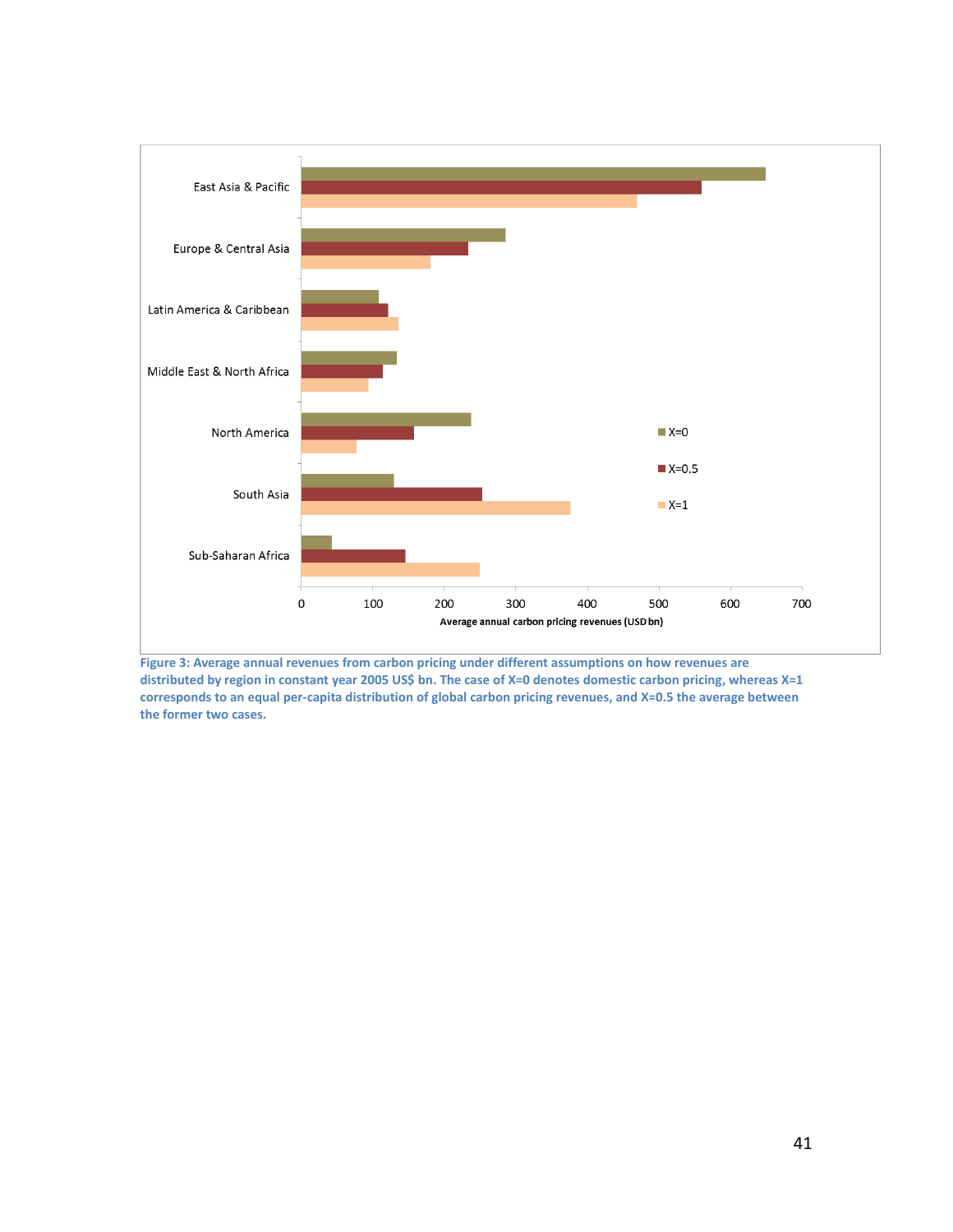|                            | Water<br>(percentage)<br>without | <b>Sanitation</b><br>(percentage)<br>without | Electricity<br>(percentage)<br>without | <b>ICT</b><br>(percentage)<br>without | <b>Roads</b><br>(percentage)<br>unpaved) |
|----------------------------|----------------------------------|----------------------------------------------|----------------------------------------|---------------------------------------|------------------------------------------|
| Region                     | access)                          | access)                                      | access)                                | access)                               |                                          |
| East Asia & Pacific        | 8.8                              | 30.6                                         | 4.8                                    | 29.3                                  | 40.1                                     |
| Europe & Central Asia      | 2.0                              | 6.5                                          | 0.0                                    | 14.2                                  | 23.1                                     |
| Latin America & Caribbean  | 6.2                              | 18.4                                         | 5.2                                    | 23.0                                  | 81.8                                     |
| Middle East & North Africa | 9.2                              | 11.1                                         | 5.3                                    | 13.8                                  | 21.9                                     |
| North America              | 0.8                              | 0.1                                          | 0.0                                    | 1.1                                   | 0.0                                      |
| South Asia                 | 10.6                             | 61.8                                         | 25.6                                   | 67.9                                  | 46.9                                     |
| Sub-Saharan Africa         | 36.7                             | 69.6                                         | 68.1                                   | 59.8                                  | 79.6                                     |
| Global                     | 11.3                             | 36.0                                         | 16.8                                   | 37.4                                  | 31.6                                     |

**Table 2: Share of population lacking access to electricity, water, sanitation, telecommunication and share of unpaved roads by region according to World Bank classification. All data are for the year 2010. Source: World Bank (2014), ITU (2014), Pachauri et al. (2013).**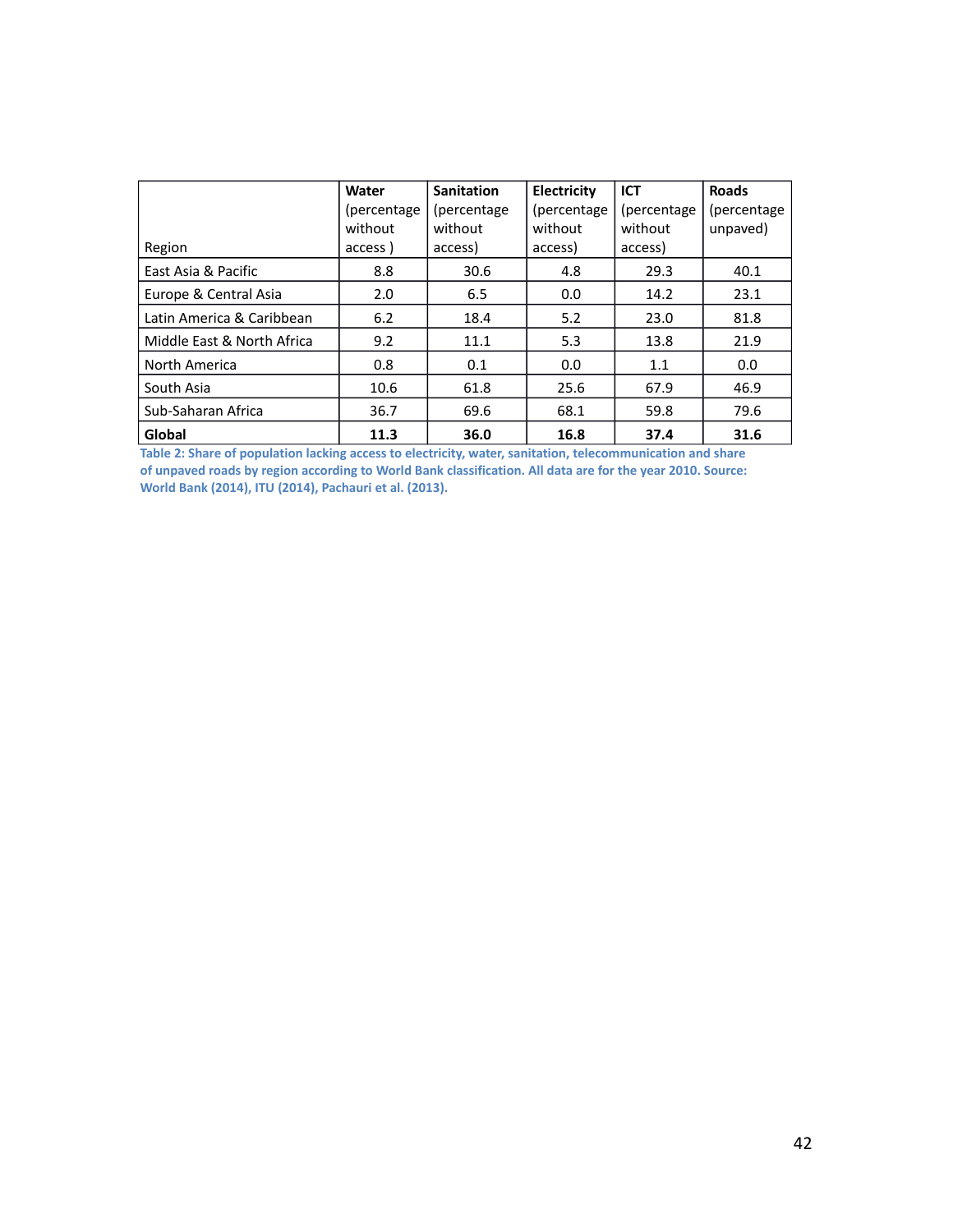

**Figure 4: Share of carbon pricing revenues required to finance universal access to infrastructure under domestic carbon pricing (i.e. without transfers between countries) for the 450ppm scenario with full technological availability. (a) Water, (b) Sanitation, (c) Electricity, (d) Telecommunication, and (e) costs of paving all unpaved roads. For description of data and sources see Section 3. Darker colors indicate higher shares, and dark purple shares exceeding one. Grey areas denote countries for which data are not available. Please note logarithmic scale.**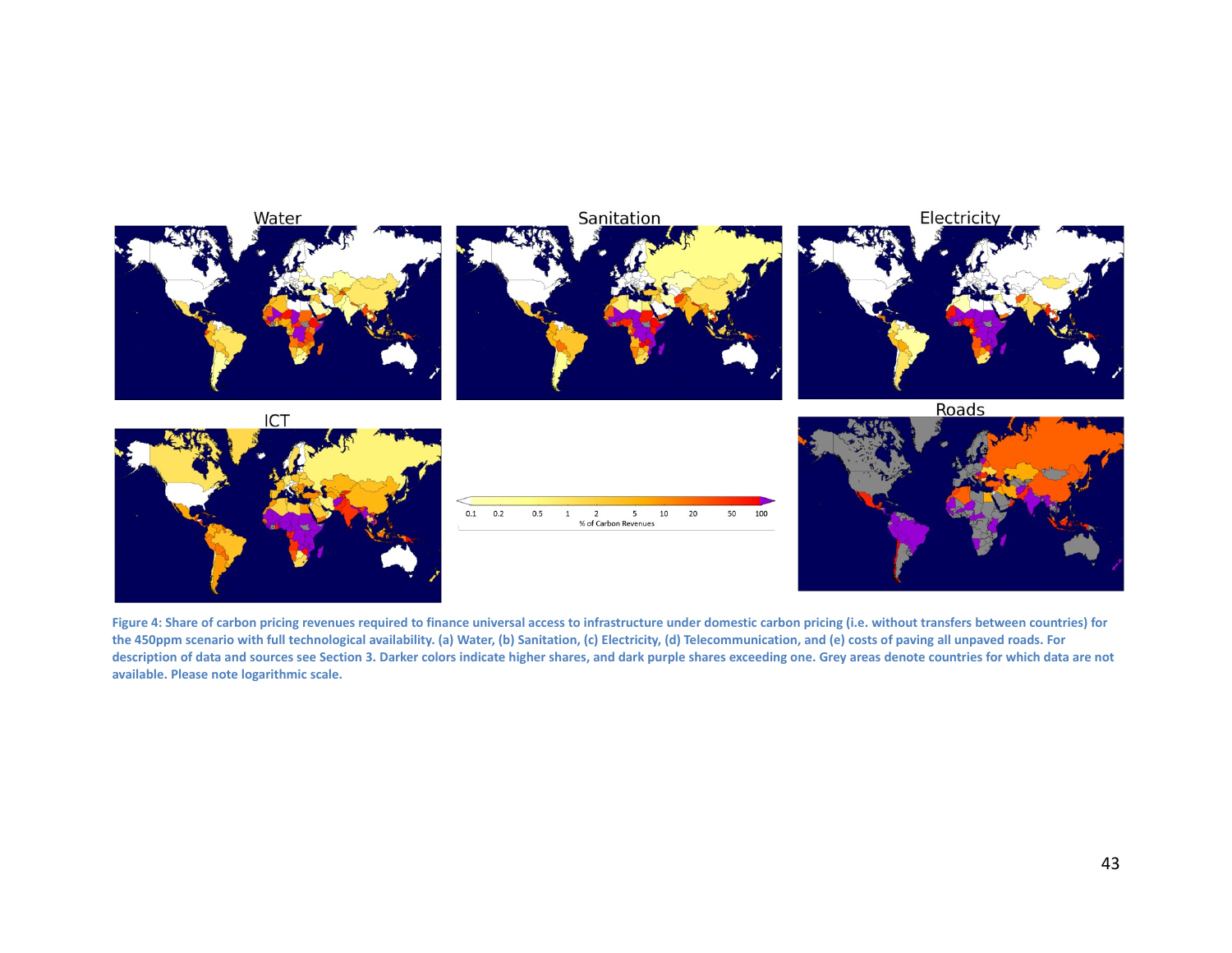

**Figure 5: Results of sensitivity analysis showing minimum and maximum investment requirements (whiskers) as well as median values relative to carbon pricing revenues by region. Values larger than one indicate that revenues would be insufficient to cover investment needs. Please note different scales.**